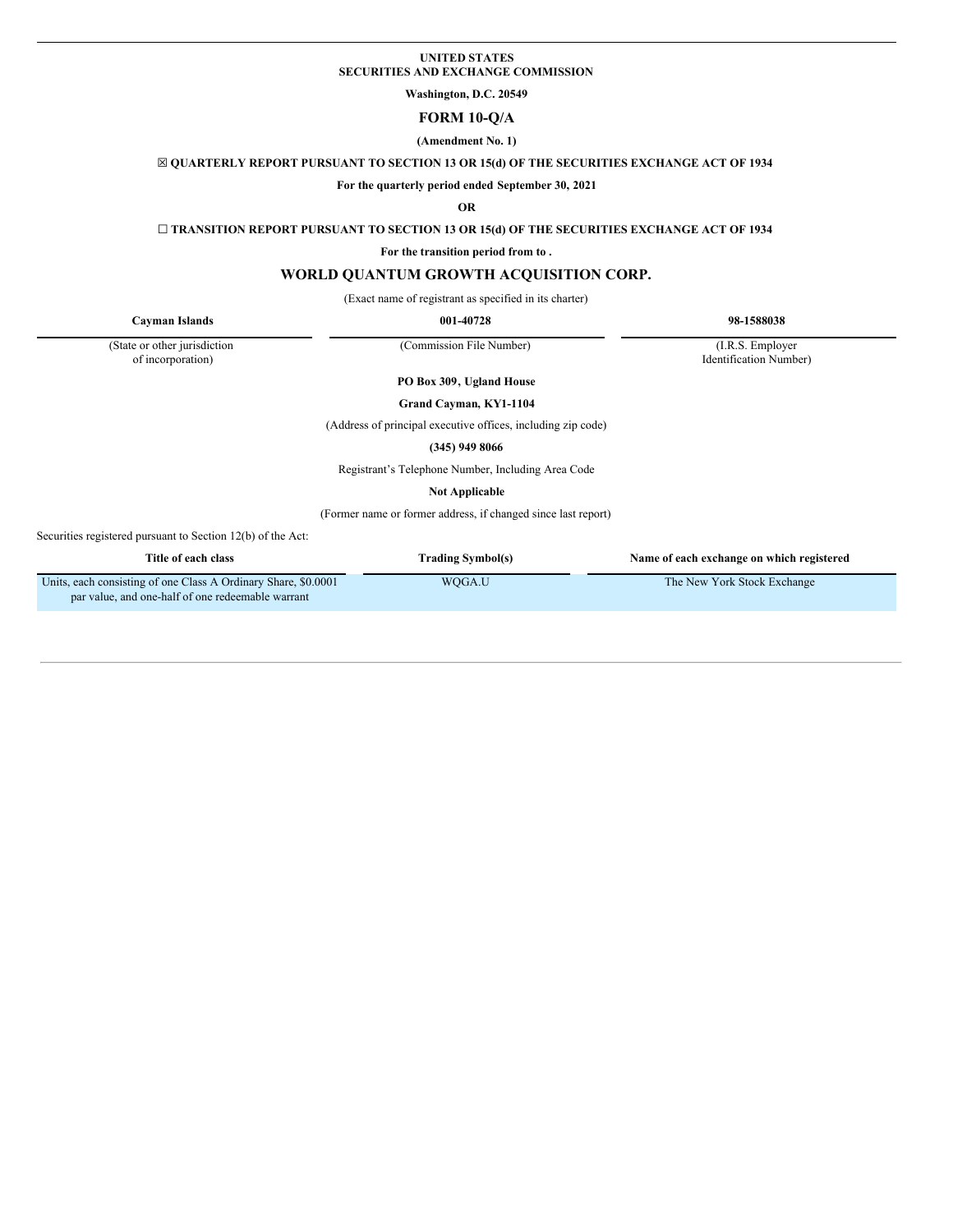| Class A Ordinary Shares included as part of the units                                                                                                                                                                                                                                                                                                                                 | <b>WOGA</b>              | The New York Stock<br>Exchange |  |  |  |  |  |
|---------------------------------------------------------------------------------------------------------------------------------------------------------------------------------------------------------------------------------------------------------------------------------------------------------------------------------------------------------------------------------------|--------------------------|--------------------------------|--|--|--|--|--|
| Redeemable warrants included as part of the units, each whole warrant exercisable for one Class A Ordinary Share at an exercise price<br>of \$11.50                                                                                                                                                                                                                                   | <b>WOGA</b><br><b>WS</b> | The New York Stock<br>Exchange |  |  |  |  |  |
| Indicate by check mark whether the registrant (1) has filed all reports required to be filed by Section 13 or 15(d) of the Securities Exchange Act of 1934 during the preceding 12<br>months (or for such shorter period that the registrant was required to file such reports), and (2) has been subject to such filing requirements for the past 90 days. Yes $\boxtimes$ No $\Box$ |                          |                                |  |  |  |  |  |

Indicate by check mark whether the registrant has submitted electronically every Interactive Data File required to be submitted pursuant to Rule 405 of Regulation S-T (§ 232.405 of this chapter) during the preceding 12 months (or for such shorter period that the registrant was required to submit such files). Yes  $\boxtimes$  No  $\Box$ 

Indicate by check mark whether the registrant is a large accelerated filer, an accelerated filer, a non-accelerated filer, smaller reporting company, or an emerging growth company. See the definitions of "large accelerated filer," "accelerated filer," "smaller reporting company," and "emerging growth company" in Rule 12b-2 of the Exchange Act.

| Large accelerated filer |   | Accelerated filer         |   |
|-------------------------|---|---------------------------|---|
| Non-accelerated filer   | ⊠ | Smaller reporting company | ⊠ |
| Emerging growth company |   |                           |   |

If an emerging growth company, indicate by check mark if the registrant has elected not to use the extended transition period for complying with any new or revised financial accounting standards provided pursuant to Section 13(a) of the Exchange Act.  $\Box$ 

Indicate by check mark whether the registrant is a shell company (as defined in Rule 12b-2 of the Exchange Act). Yes  $\boxtimes$  No  $\Box$ 

As of November 15, 2021, 20,395,000 Class A ordinary shares, par value \$0.0001 per share, and 5,098,750 Class B ordinary shares, par value \$0.0001 per share, were issued and outstanding, respectively.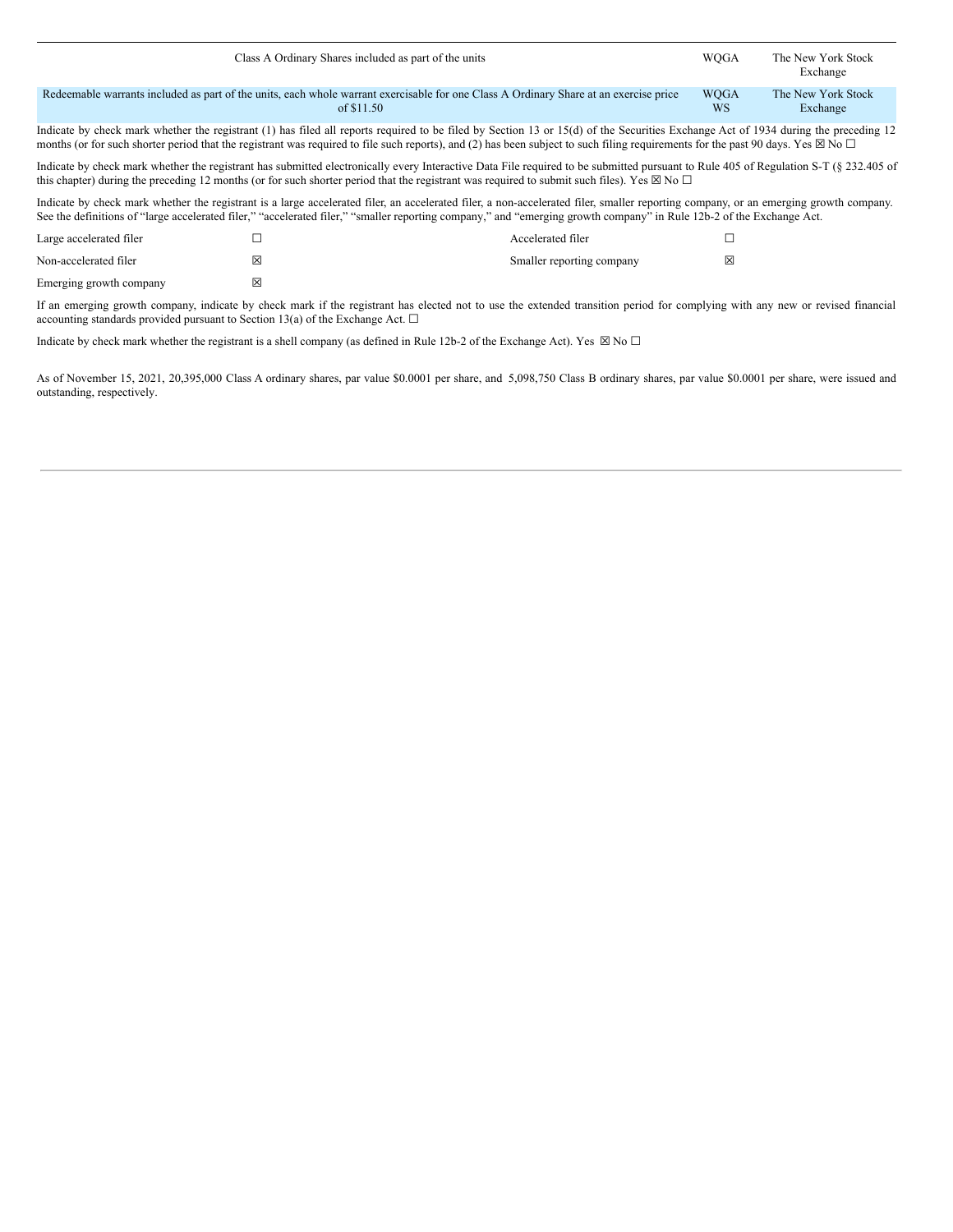#### **EXPLANATORY NOTE**

The purpose of this Amendment No. 1 (this "Amendment") to our Quarterly Report on Form 10-Q for the period ended September 30, 2021 (the "Form 10-Q"), as filed with the Securities and Exchange Commission (the "SEC") on November 18, 2021, is solely to furnish Exhibit 101 to the Form 10-Q in accordance with Rule 405 of Regulation S-T. Exhibit 101 to this report provides the consolidated financial statements and related notes from the Form 10-Q formatted in XBRL (eXtensible Business Reporting Language).

In addition, as required by Rule 12b-15 under the Securities Exchange Act of 1934, as amended, new certifications of our principal executive officer and principal financial officer are filed as exhibits to this Amendment.

Under Rule 405(a)(2)(ii) of Regulation S-T, this Exhibit 101 is permitted to be furnished by amendment within 30 days of the original filing date of the Form 10-Q.

This Amendment makes no other changes to the Form 10-Q as filed with the SEC on November 18, 2021 and no attempt has been made in this Amendment to modify or update the other disclosures presented in the Form 10-Q. This Amendment does not reflect subsequent events occurring after the original filing of the Form 10-Q (i.e., those events occurring after November 18, 2021) or modify or update in any way those disclosures that may be affected by subsequent events. Accordingly, this Amendment should be read in conjunction with the Form 10-Q and our other filings with the SEC.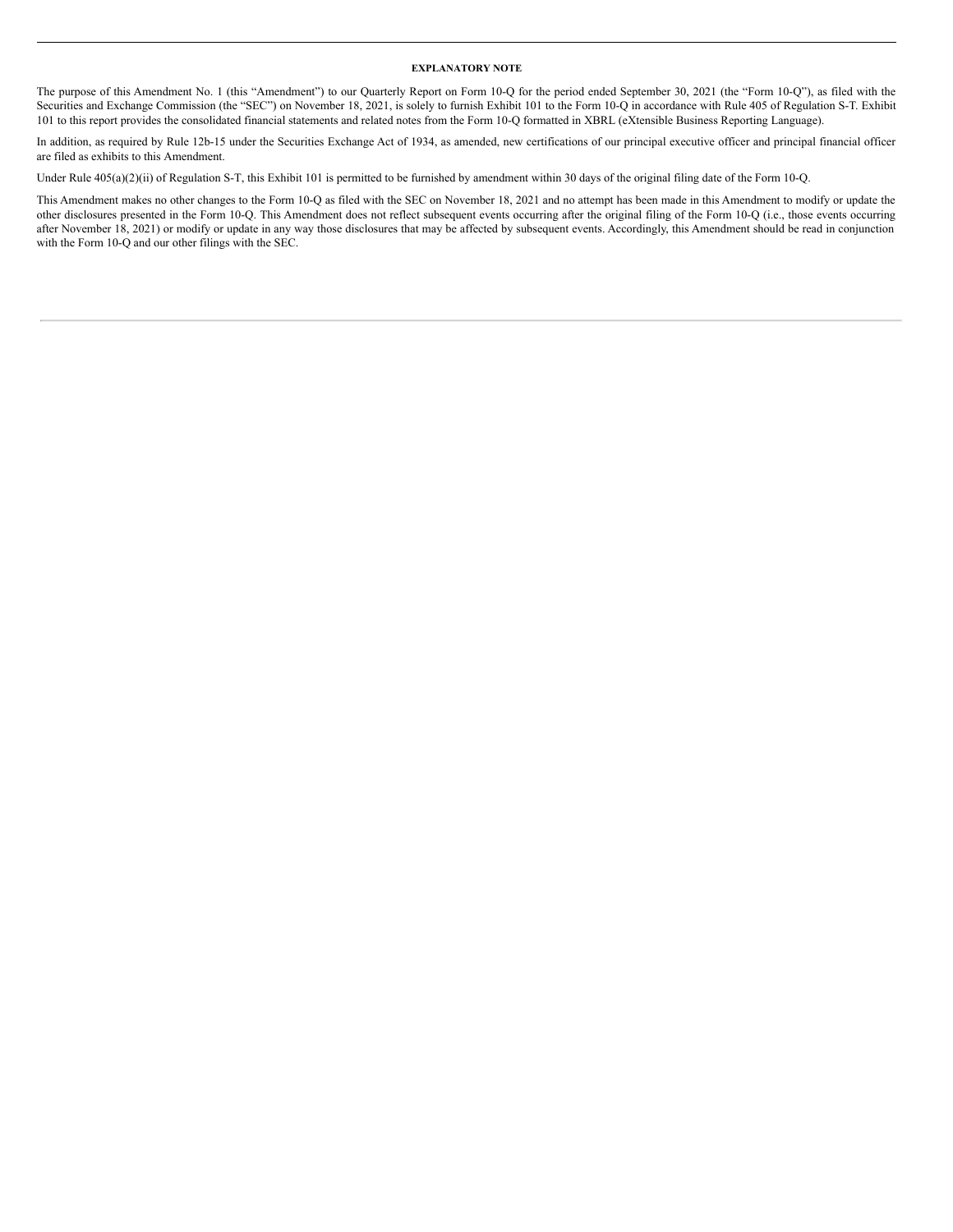# **WORLD QUANTUM GROWTH ACQUISITION CORP. Form 10-Q For the Quarter Ended September 30, 2021 Table of Contents**

Part I. Financial [Information](#page-4-0) Item 1. Financial [Statements](#page-4-1)<br>
Unaudited Condensed Balance Sheet as of September 30, 2021<br>
1 1<br>1 Unaudited [Condensed](#page-4-2) Balance Sheet as of September 30, 2021<br>1 Unaudited Condensed Statements of Operations for the [three-months](#page-5-0) ended September 30, 2021 and for the period from March 9, 2021 (inception) through Septembe 30, 2021 3 Unaudited [Condensed](#page-7-0) Statement of Cash Flows for the period from March 9, 2021 (inception) through September 30, 2021 4 Notes to [Condensed](#page-8-0) Financial Statements<br>
2. Management's Discussion and Analysis of Financial Condition and Results of Operations<br>
18 Item 2. [Management's](#page-21-0) Discussion and Analysis of Financial Condition and Results of Operations<br>
Item 3. Quantitative and Qualitative Disclosures Regarding Market Risk 22 Item 3. [Quantitative](#page-25-0) and Qualitative Disclosures Regarding Market Risk 22<br>
23<br>
23<br>
23 Item 4. Controls and [Procedures](#page-26-0) Part II. Other [Information](#page-27-0) Item 1. Legal [Proceedings](#page-27-1)<br>Item 1A. Risk [Factors](#page-27-2) 24 Item 1.A. Risk Factors<br>
<u>Item 1.A. Risk Factors</u><br>
<u>Item 2. [Unregistered](#page-27-3) Sales of Equity Securities</u> and Use of Proceeds from Registered Securities<br>
24<br>
<u>Item 4. Mine Safely Disclosures</u> 25<br>
25 Item 3. Defaults Upon Senior [Securities](#page-28-0) Item 4. Mine Safely [Disclosures](#page-28-1)<br>
1998 - March Chen Information<br>
<u>Item 6. Exhibits</u><br>
25<br>
<u>II. Signatures</u> 25<br>
26 Item 5. Other [Information](#page-28-2)<br>Item 6. Exhibits Item 6. [Exhibits](#page-28-3) 25 Part III. [Signatures](#page-29-0) 26

# **Page**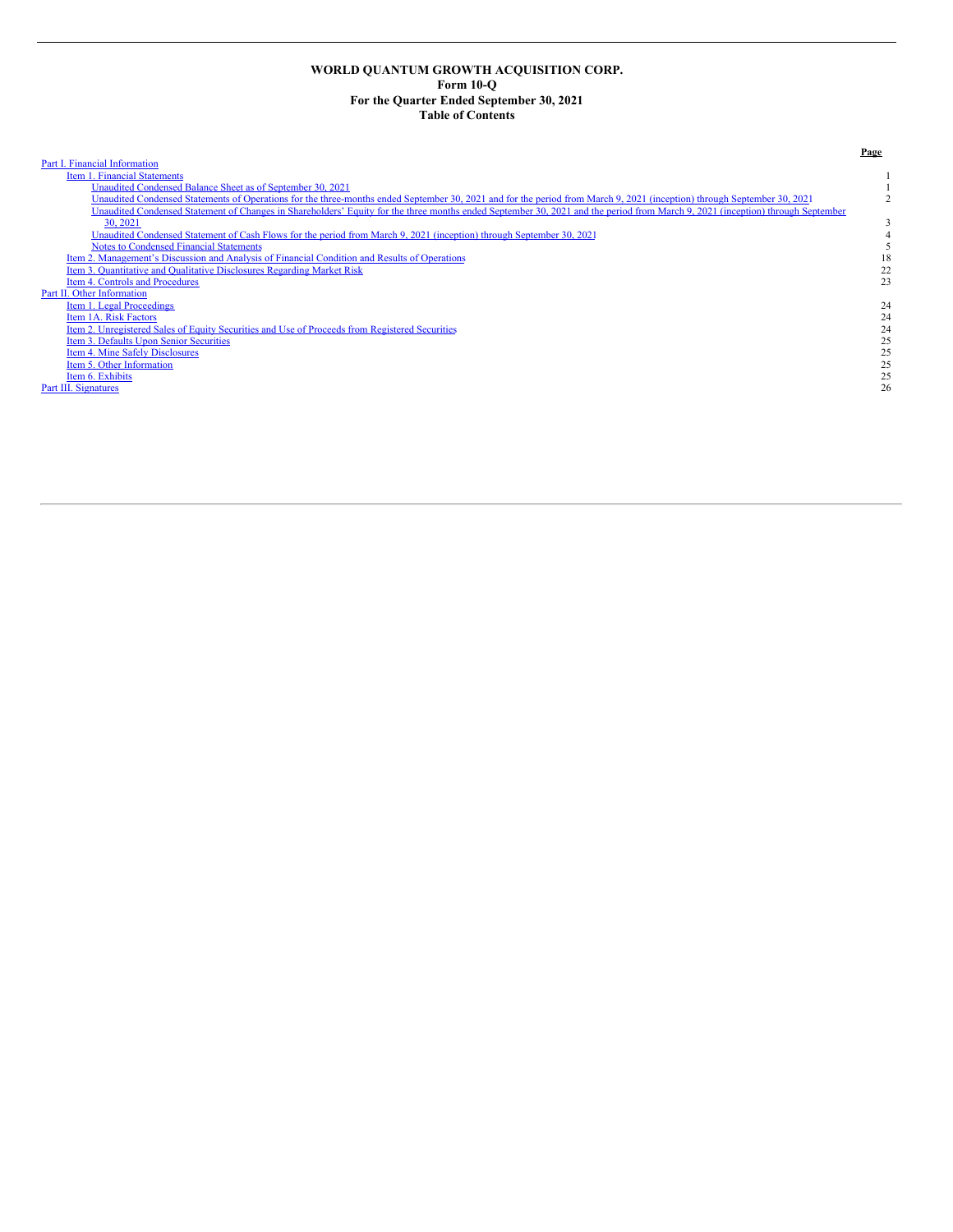# **PART I. FINANCIAL INFORMATION**

# <span id="page-4-2"></span><span id="page-4-1"></span><span id="page-4-0"></span>**Item 1. Financial Statements.**

# **WORLD QUANTUM GROWTH ACQUISITION CORP. CONDENSED BALANCE SHEET (UNAUDITED)**

|                                                                                                                                                      |              | September 30, 2021 |
|------------------------------------------------------------------------------------------------------------------------------------------------------|--------------|--------------------|
| <b>Assets</b>                                                                                                                                        |              |                    |
| <b>Current assets:</b>                                                                                                                               |              |                    |
| Cash                                                                                                                                                 |              | 1,433,429          |
| Prepaid Expenses                                                                                                                                     |              | 380,555            |
| <b>Total Current Assets</b>                                                                                                                          |              | 1,813,984          |
| Cash and marketable securities held in Trust Account                                                                                                 |              | 205,999,061        |
| Long-term prepaid expenses                                                                                                                           |              | 310,017            |
| <b>Total assets</b>                                                                                                                                  | S            | 208,123,062        |
|                                                                                                                                                      |              |                    |
| <b>Liabilities and Shareholders' Deficit</b>                                                                                                         |              |                    |
| <b>Current liabilities:</b>                                                                                                                          |              |                    |
| Accrued offering costs and expenses                                                                                                                  | S            | 705.615            |
| Due to related party                                                                                                                                 |              | 16.774             |
| <b>Total current liabilities</b>                                                                                                                     |              | 722,389            |
| Warrant Liability                                                                                                                                    |              | 12,210,000         |
| Deferred underwriting fee                                                                                                                            |              | 7,138,250          |
| <b>Total liabilities</b>                                                                                                                             |              | 20,070,639         |
|                                                                                                                                                      |              |                    |
| <b>Commitments and contingencies</b>                                                                                                                 |              |                    |
| Class A ordinary shares subject to possible redemption, 20,395,000 shares at redemption value of \$10.10                                             |              | 205,989,500        |
| <b>Shareholders' Deficit:</b>                                                                                                                        |              |                    |
|                                                                                                                                                      |              |                    |
| Preference shares, \$0.0001 par value, 5,000,000 shares authorized, no shares issued and outstanding                                                 |              |                    |
| Class A ordinary shares, \$0.0001 par value, 500,000,000 shares authorized, no shares issued and outstanding, excluding 20,395,000 shares subject to |              |                    |
| possible redemption                                                                                                                                  |              |                    |
|                                                                                                                                                      |              |                    |
| Class B ordinary shares, \$0.0001 par value, 50,000,000 shares authorized, 5,098,750 shares issued and outstanding                                   |              | 510                |
| Additional paid-in capital                                                                                                                           |              |                    |
| Accumulated deficit                                                                                                                                  |              | (17, 937, 587)     |
| <b>Total shareholders' deficit</b>                                                                                                                   |              | (17,937,077)       |
| <b>Total Liabilities and Shareholders' Deficit</b>                                                                                                   | $\mathbf{s}$ | 208,123,062        |

The accompanying notes are an integral part of these unaudited condensed financial statements.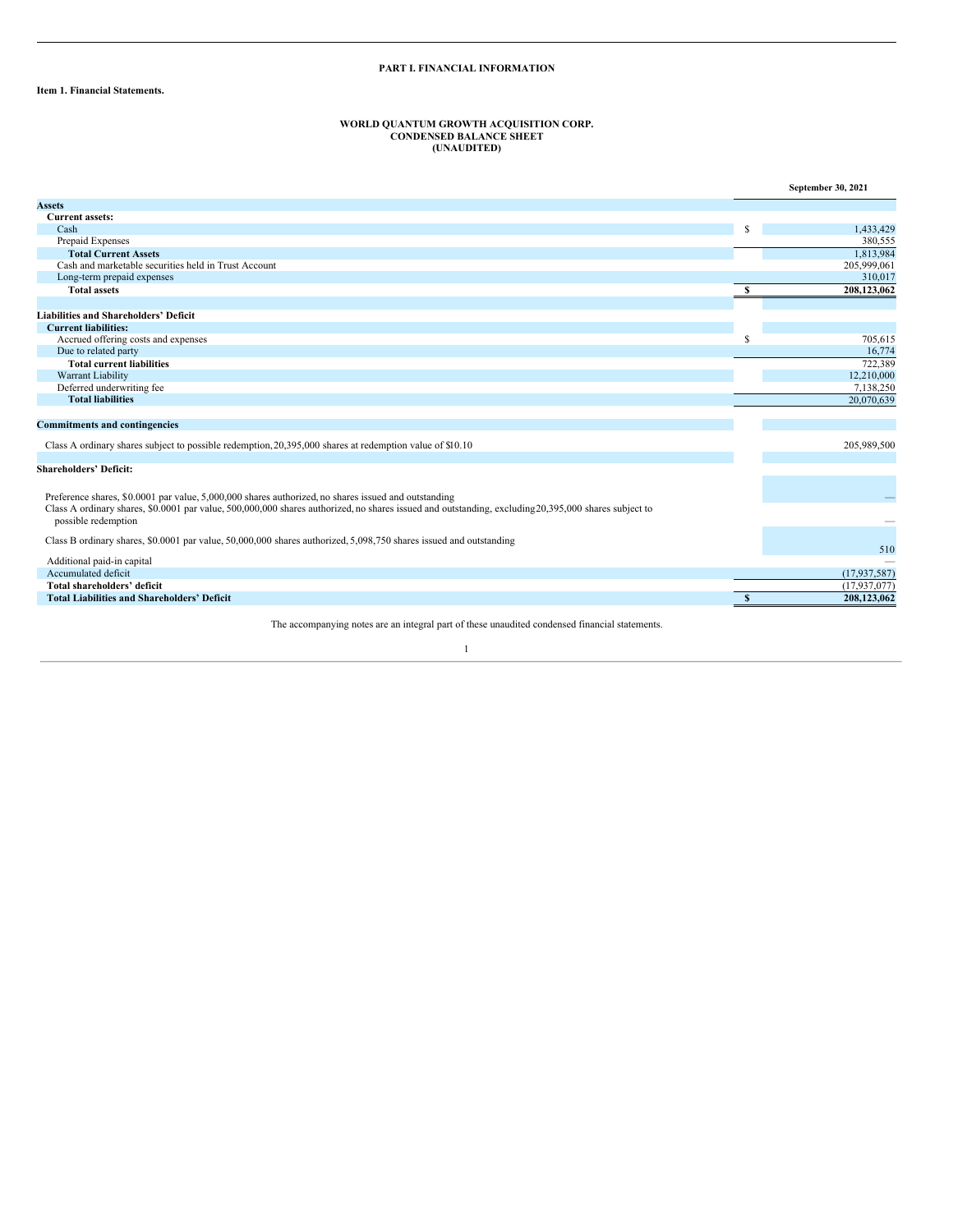# **WORLD QUANTUM GROWTH ACQUISITION CORP. CONDENSED STATEMENTS OF OPERATIONS (UNAUDITED)**

<span id="page-5-0"></span>

|                                                                 | For the Three Months ended<br>September 30, 2021 | For the period from March 9, 2021<br>(Inception) to September 30, 2021 |             |  |
|-----------------------------------------------------------------|--------------------------------------------------|------------------------------------------------------------------------|-------------|--|
| Formation and operating costs                                   | 119,547                                          |                                                                        | 136,028     |  |
| <b>Loss from operations</b>                                     | (119, 547)                                       |                                                                        | (136, 028)  |  |
| Other income and expense                                        |                                                  |                                                                        |             |  |
| Interest income on marketable securities held in Trust Account  | 9,561                                            |                                                                        | 9,561       |  |
| Offering cost allocated to warrants                             | (1,004,805)                                      |                                                                        | (1,004,805) |  |
| Excess of fair value over cash received for private warrants    | (4,740,175)                                      |                                                                        | (4,740,175) |  |
| Change in fair value of warrant liability                       | 16,954,800                                       |                                                                        | 16,954,800  |  |
| Total other income and expenses                                 | 11,219,381                                       |                                                                        | 11,219,381  |  |
| <b>Net income</b>                                               | 11,099,834                                       |                                                                        | 11,083,353  |  |
| Weighted average shares outstanding of Class A ordinary shares  | 10,802,446                                       |                                                                        | 4,824,394   |  |
| Basic and diluted net income per share, Class A ordinary shares | 0.70                                             |                                                                        | 1.14        |  |
| Weighted average shares outstanding of Class B ordinary shares  | 5,007,514                                        |                                                                        | 4,857,725   |  |
| Basic and diluted net income per share, Class B ordinary shares | 0.70                                             |                                                                        | 1.14        |  |

The accompanying notes are an integral part of these unaudited condensed financial statements.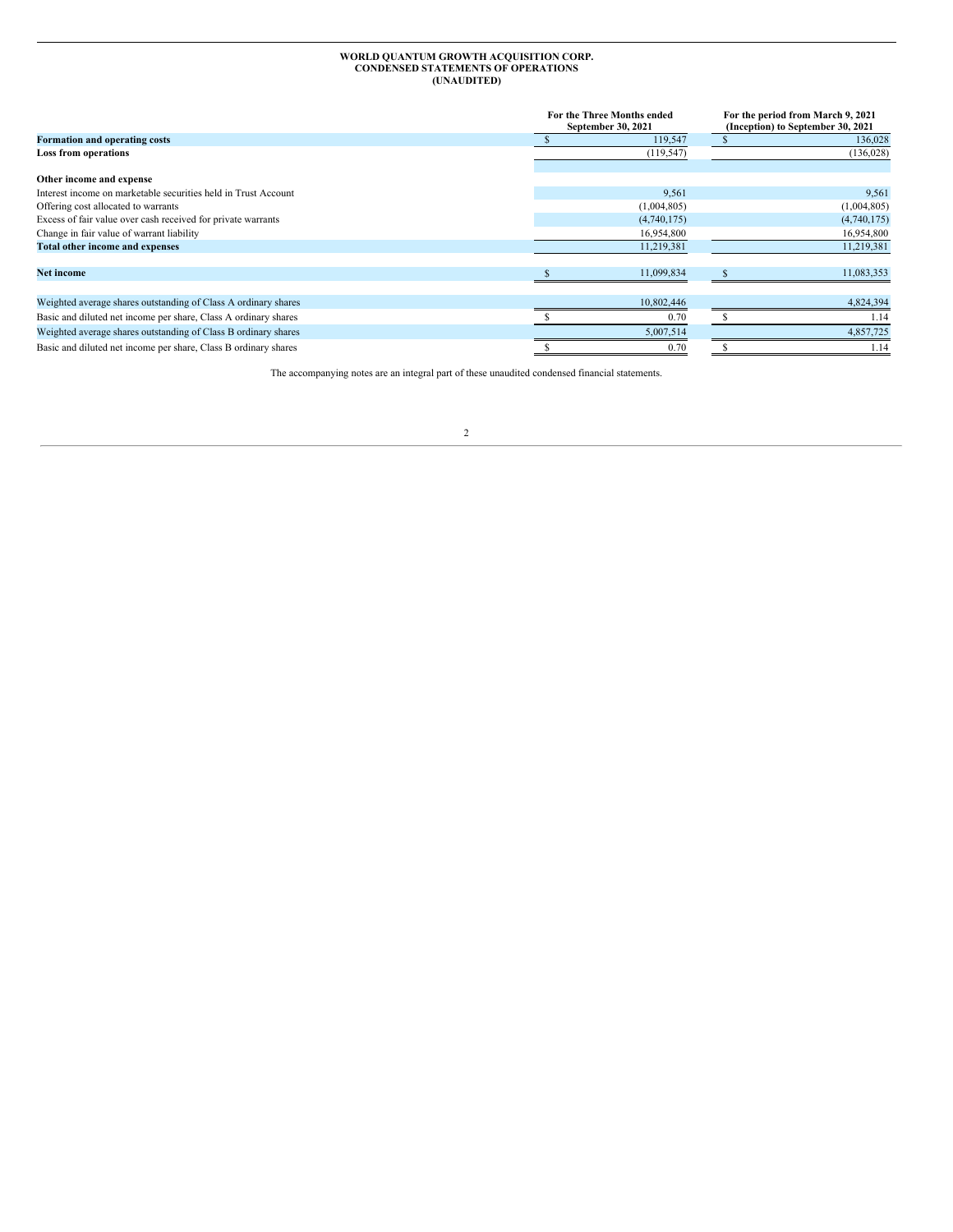# WORLD QUANTUM GROWTH ACQUISITION CORP.<br>CONDENSED STATEMENT OF CHANGES IN SHAREHOLDERS' EQUITY (DEFICIT)<br>FOR THE THREE MONTHS ENDED SEPTEMBER 30, 2021 AND THE PERIOD FROM MARCH 9, 2021 (INCEPTION) THROUGH SEPTEMBER 30, 2021

<span id="page-6-0"></span>

|                                                                        | <b>Class A ordinary shares</b> |        |               | <b>Class B ordinary shares</b> | <b>Additional</b> | Accumulated  | Shareholders'           |
|------------------------------------------------------------------------|--------------------------------|--------|---------------|--------------------------------|-------------------|--------------|-------------------------|
|                                                                        | <b>Shares</b>                  | Amount | <b>Shares</b> | Amount                         | Paid-in Capital   | Deficit      | <b>Equity (Deficit)</b> |
| Balance as of March 9, 2021 (Inception)                                | $ \mathbf{S}$                  |        |               | $\qquad \qquad -$              | $\qquad \qquad -$ |              |                         |
| Class B Ordinary Shares Issued to Sponsor                              |                                | __     | 5,750,000     | 575                            | 24,425            |              | 25,000                  |
| Net loss                                                               |                                |        |               |                                |                   | (8, 497)     | (8, 497)                |
| Balance as of March 31, 2021                                           |                                |        | 5,750,000     | 575                            | 24,425            | (8, 497)     | 16,503                  |
| Net loss                                                               |                                |        |               |                                |                   | (7,984)      | (7,984)                 |
| Balance as of June 30, 2021                                            |                                |        | 5,750,000     | 575                            | 24,425            | (16, 481)    | 8,519                   |
| Net income                                                             |                                |        |               |                                |                   | 11,099,834   | 11,099,834              |
| Forfeiture of Class B ordinary shares by<br>Sponsor                    |                                |        | (651,250)     | (65)                           | 65                |              |                         |
| Accretion of Class A ordinary shares<br>subject to possible redemption |                                |        |               |                                | (24, 490)         | (29,020,940) | (29,045,430)            |
| Balance as of September 30, 2021                                       |                                |        | 5.098.750 \$  | 510 \$                         |                   | (17.937.587) | (17,937,077)            |

The accompanying notes are an integral part of these unaudited condensed financial statements.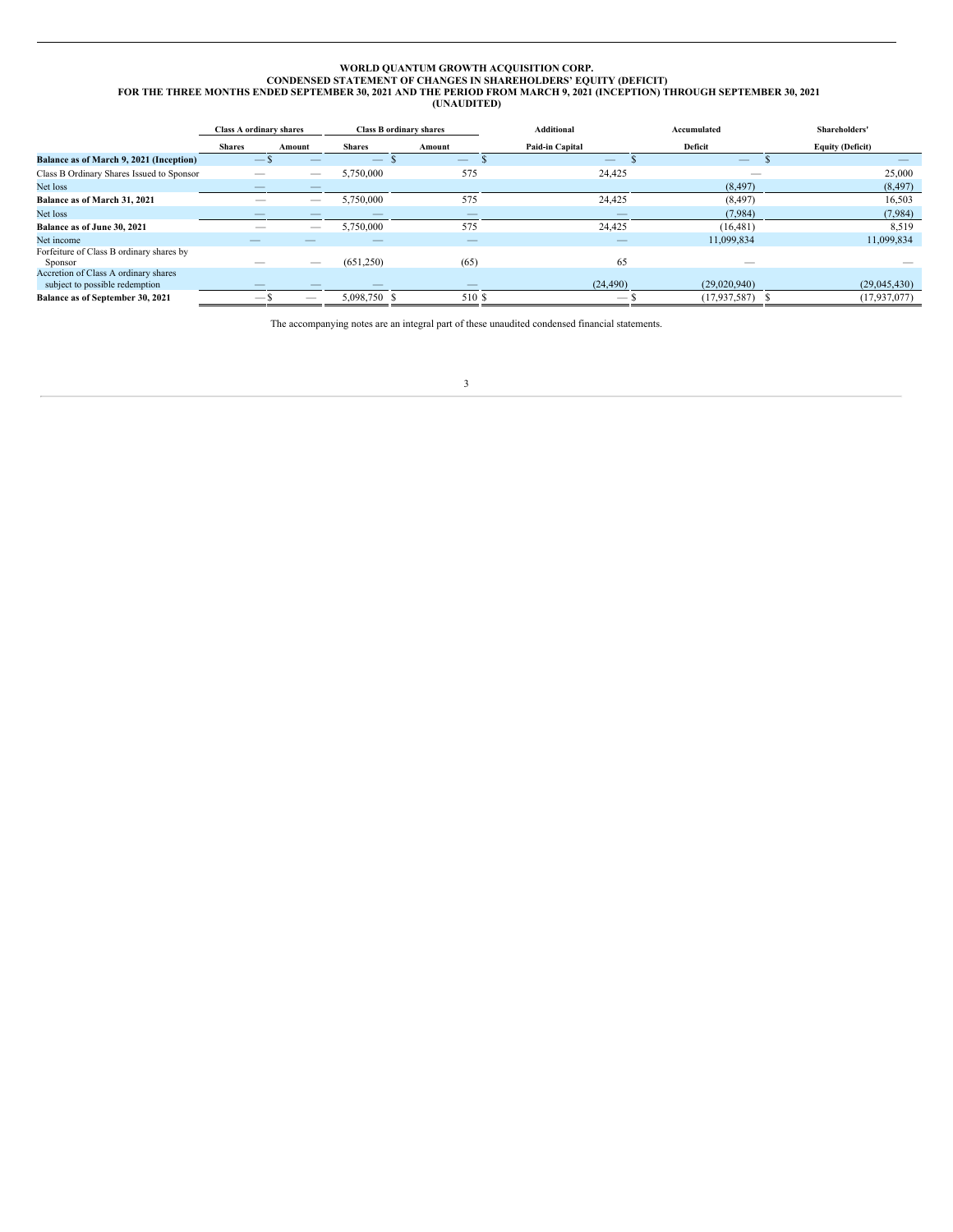#### **WORLD QUANTUM GROWTH ACQUISITION CORP. CONDENSED STATEMENT OF CASH FLOWS FOR THE PERIOD FROM MARCH 9, 2021 (INCEPTION) THROUGH SEPTEMBER 30, 2021 (UNAUDITED)**

<span id="page-7-0"></span>**For the Period from March 9, 2021 (inception) through September 30, 2021 Cash flows from operating activities:** Net income  $\frac{11,083,353}{8}$ Adjustments to reconcile net income to net cash used in operating activities: Formation cost paid by Sponsor in exchange for issuance of Class B ordinary shares 7,060 and the state of Class A ordinary shares 7,060 and the state of Class A ordinary shares 7,060 and the state of Class B ordinary share Allocation of offering costs to warrant expense Interest earned on cash and marketable securities held in Trust Account (9,561)  $(9,561)$  and the securities held in Trust Account (9,561)  $(9,561)$  and the second for private warrants (9,561)  $(9,561)$  and the second for Fair value in excess of cash received for private warrants Change in fair value of warrant liabilities (16,954,800) Changes in current assets and liabilities: Prepaid expenses (380,555) Other assets (310,017) Accrued expenses 26,297 Due to related party and the contract of the contract of the contract of the contract of the contract of the contract of the contract of the contract of the contract of the contract of the contract of the contract of the c **Net** cash used in operating activities (776,469) **Cash flows from investing activities:** Investment in Trust Account (205,989,500) and the count of the country of the country of the country of the country of the country of the country of the country of the country of the country of the country of the country o **Net cash used by investing activities** (205,989,500) **Cash flows from financing activities:** Proceeds from initial public offering, net of underwriting discount 199,871,000 and the United States of the United States of the United States of the United States of the United States of the United States of the United S Proceeds from private placement 8,618,500 Proceeds from issuance of promissory note to related party 300,000 Payment of promissory note (300,000) (300,000) (300,000) (300,000) (300,000) (300,000) (300,000) (300,000) (300,000) (300,000) (300,000) (300,000) (300,000) (300,000) (300,000) (300,000) (300,000) (300,000) (300,000) (300, Payment of deferred offering costs **Net cash provided by financing activities** 208,199,398 Net change in cash and the set of the set of the set of the set of the set of the set of the set of the set of the set of the set of the set of the set of the set of the set of the set of the set of the set of the set of t Cash, beginning of the period and the period cash, end of the period cash, end of the period cash, end of the period cash, end of the period cash, end of the period cash, end of the period cash, end of the period cash, end **Cash, end of the period** \$ 1,433,429 **Supplemental disclosure of cash flow information:** Deferred offering costs paid by Sponsor in exchange for issuance of Class B ordinary shares 5 17,940 Deferred UW commission liability charged to accumulated deficit **1996** and 2003 and 2003 and 2003 and 2003 and 2003 and 2003 and 2003 and 2003 and 2003 and 2003 and 2003 and 2003 and 2003 and 2003 and 2003 and 2003 and 200 Accrued offering costs 679,318

The accompanying notes are an integral part of these unaudited condensed financial statements.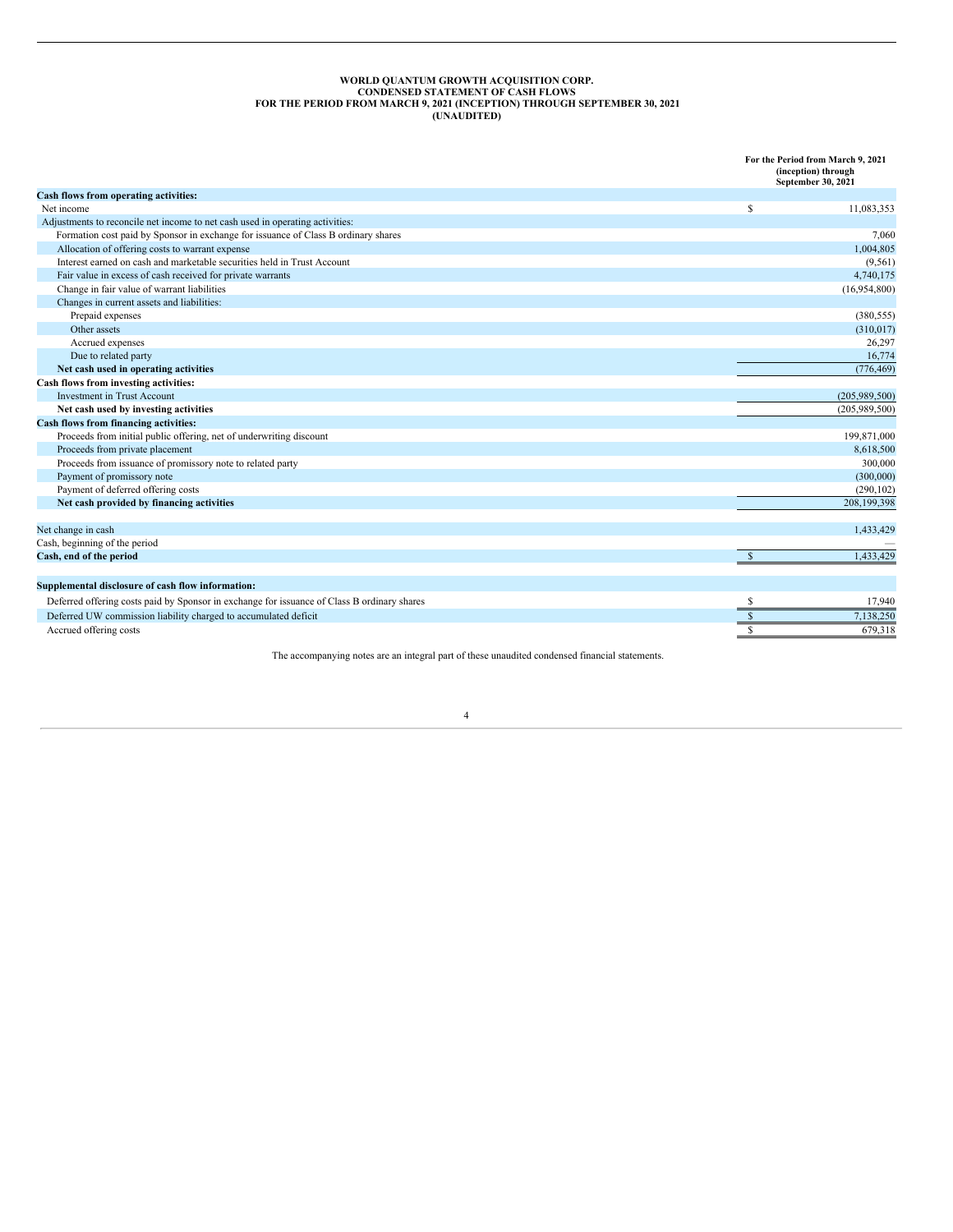#### **WORLD QUANTUM GROWTH ACQUISITION CORP. NOTES TO CONDENSED UNAUDITED FINANCIAL STATEMENTS SEPTEMBER 30, 2021**

#### <span id="page-8-0"></span>**Note 1 — Organization and Business Operations**

World Quantum Growth Acquisition Corp. (the "Company") was incorporated as a Cayman Islands exempted company on March 9, 2021. The Company was incorporated for the purpose of effecting a merger, share exchange, asset acquisition, share purchase, reorganization or similar business combination with one or more businesses ("Business Combination").

As of September 30, 2021, the Company had not commenced any operations. All activity for the period from March 9, 2021 (inception) through September 30, 2021 relates to the Company's formation and the Initial Public Offering (as defined below) described below, and identifying a target company for a Business Combination. The Company will not generate any operating revenues until after the completion of its initial Business Combination, at the earliest. The Company will generate non-operating income in the form of interest income on cash and cash equivalents from the proceeds derived from the Initial Public Offering. The Company has selected December 31 as its fiscal year end.

The Company's sponsor is World Quantum Growth Acquisition LLC, a Cayman Islands limited liability company (the "Sponsor"). The registration statement for the Company's Initial Public Offering (as defined below) was declared effective by the U.S. Securities and Exchange Commission (the "SEC") on August 10, 2021 (the "Effective Date"). On August 13, 2021, the Company consummated the initial public offering (the "Initial Public Offering" or "IPO") of 20,000,000 units (the "Units" and, with respect to the Class A ordinary shares included in the Units sold, the "Public Shares"), at \$10.00 per Unit generating gross proceeds of \$200,000,000, which is described in Note 4. The Company has granted the underwriter of the IPO a 45-day option to purchase up to an additional3,000,000 units at the IPO price to cover over-allotments, if any. On August 25, 2021, the Underwriter partially exercised the over-allotment option to purchase an additional395,000 Units (the "Over-Allotment Units"). On August 27, 2021, the Company completed the sale of the Over-Allotment Units to Underwriter (the "Over-Allotment"), generating an aggregate of gross proceeds of \$3,950,000, and incurred \$79,000 in cash underwriting fees.

Simultaneously with the closing of the IPO, the Company consummated the sale of an aggregate of8,500,000 warrants (the "Private Placement Warrants") at a price of \$1.00 per warrant in a private placement to the Sponsor, generating gross proceeds to the Company of \$8,500,000, which is described in Note 4. Simultaneously with the closing of the Over-Allotment, the Company consummated the Private Placement of an aggregate of 118,500 additional Private Placement Warrants at a purchase price of \$1.00 per Private Placement Warrant to World Quantum Growth Acquisition LLC (the "Sponsor"), generating gross proceeds of \$118,500.

Upon closing of the IPO, the Private Placement, and the sale of the Over-Allotment Units, a total of \$205,989,500 (\$10.10 per Unit) was placed in a trust account, with Continental Stock Transfer & Trust Company acting as trustee.

Transaction costs amounted to \$12,204,610, consisting of \$4,079,000 of underwriting fees, \$7,138,250 of deferred underwriting fees (see Note 7), and \$987,360 of other offering costs. Of the total transaction costs, \$1,004,805 were allocated to expense associated with the warrant liability.

In addition, the Sponsor agreed to forfeit up to 750,000 Class B ordinary shares, par value \$0.0001, to the extent that the over-allotment option is not exercised in full by the underwriter. On August 25, 2021, the Underwriter partially exercised the over-allotment option to purchase the Over-Allotment Units and on August 27, 2021, the Company completed the sale of the Over-Allotment Units to Underwriter. On September 24, 2021, the over-allotment option expired, and the Sponsor forfeited 651,250 Class B ordinary shares forno consideration (see Note 6).

Following the closing of the IPO on August 13, 2021, an amount of \$202,000,000 (\$10.10 per Unit) from the net proceeds of the sale of the Units in the IPO and the sale of the Private Placement Warrants was placed in a trust account (the "Trust Account") and may only be invested in U.S. government treasury obligations with a maturity of 185 days or less or in money market funds meeting certain conditions under Rule 2a-7 under the Investment Company Act which invest only in direct U.S. government treasury obligations. Except with respect to interest earned on the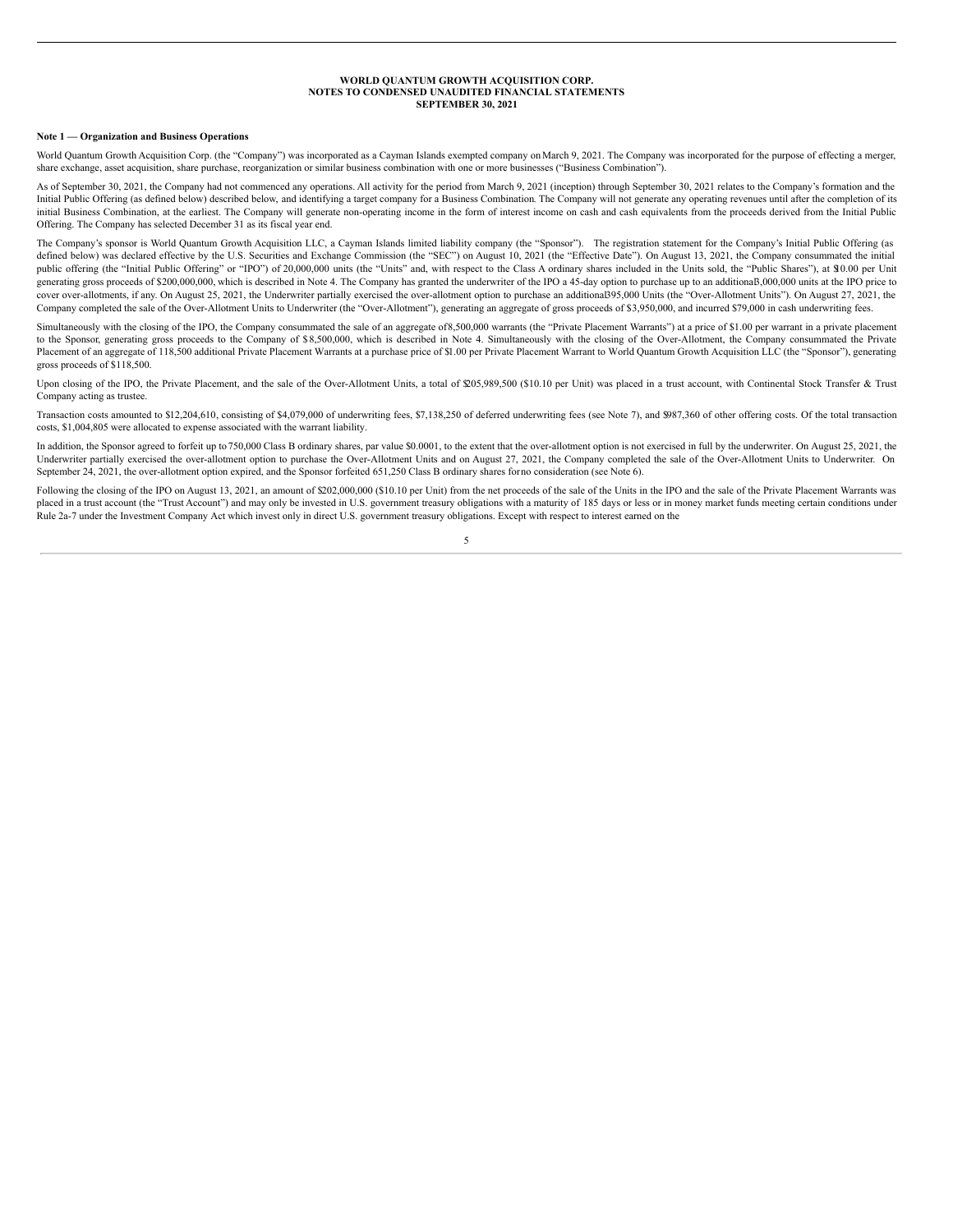funds held in the Trust Account that may be released to the Company to pay its income taxes, if any, the Company's amended and restated memorandum and articles of association, as discussed below and subject to the requirements of law and regulation, will provide that the proceeds from the Initial Public Offering and the sale of the Private Placement Warrants held in the Trust Account will not be released from the Trust Account (1) to the Company, until the completion of the initial Business Combination, or (2) to the Company's Public Shareholders, until the earlier of (a) the completion of the initial Business Combination, and then only in connection with those Class A ordinary shares that such shareholders properly elected to redeem, subject to the limitations described herein, (b) the redemption of any Public Shares properly tendered in connection with a shareholder vote to amend the Company's amended and restated memorandum and articles of association (A) to modify the substance or timing of the Company's obligation to provide holders of the Class A ordinary shares the right to have their shares redeemed in connection with the initial Business Combination or to redeem 100% of the Public Shares if the Company does not complete the initial Business Combination within 18 months from the closing of the Initial Public Offering or (B) with respect to any other provision relating to the rights of holders of the Class A ordinary shares, and (c) the redemption of the Public Shares if the Company has not consummated the initial Business Combination within 18 months from the closing of the Initial Public Offering, subject to applicable law.

The Company will provide the Public Shareholders with the opportunity to redeem all or a portion of their Public Shares upon the completion of the initial Business Combination either (i) in connection with a shareholder meeting called to approve the Business Combination or (ii) by means of a tender offer. The decision as to whether the Company will seek shareholder approval of a proposed Business Combination or conduct a tender offer will be made by the Company, solely in its discretion, and will be based on a variety of factors such as the timing of the transaction and whether the terms of the transaction would require the Company to seek shareholder approval under applicable law or stock exchange listing requirement. The Public Shareholders will be entitled to redeem all or a portion of their Class A ordinary shares upon the completion of the initial Business Combination at a per-share price, payable in cash, equal to the aggregate amount then on deposit in the Trust Account calculated as of two business days prior to the consummation of the initial Business Combination, including interest earned on the funds held in the Trust Account and not previously released to the Company to pay its income taxes, if any, divided by the number of the then-outstanding Public Shares, subject to the limitations described herein.

The Company has only 18 months from the closing of the Initial Public Offering (the "Combination Period") to complete the initial Business Combination. If the Company has not completed the initial Business Combination within the Combination Period, the Company will: (i) cease all operations except for the purpose of winding up; (ii) as promptly as reasonably possible but not more than ten business days thereafter, redeem the Public Shares, at a per-share price, payable in cash, equal to the aggregate amount then on deposit in the Trust Account, including interest earned on the funds held in the Trust Account and not previously released to the Company to pay its income taxes, if any (less up to \$100,000 of interest to pay dissolution expenses) divided by the number of the then-outstanding Public Shares, which redemption will completely extinguish Public Shareholders' rights as shareholders (including the right to receive further liquidation distributions, if any); and (iii) as promptly as reasonably possible following such redemption, subject to the approval of the Company's remaining shareholders and the board of directors, liquidate and dissolve, subject in the case of clauses (ii) and (iii), to the Company's obligations under Cayman Islands law to provide for claims of creditors and the requirements of other applicable law.

The Sponsor and each member of the management team have entered into an agreement with the Company pursuant to which they have agreed to (i) waive their redemption rights with respect to their Class B ordinary shares (the "Founder Shares"), (ii) waive their redemption rights with respect to their Founder Shares and Public Shares in connection with a shareholder vote to approve an amendment to the Company's amended and restated memorandum and articles of association (A) that would modify the substance or timing of the Company's obligation to provide holders of the Class A ordinary shares the right to have their shares redeemed in connection with the initial Business Combination or to redeem 100% of the Public Shares if the Company does not complete the initial Business Combination within the Combination Period or (B) with respect to any other provision relating to the rights of holders of the Class A ordinary shares and (iii) waive their rights to liquidating distributions from the Trust Account with respect to any Founder Shares they hold if the Company fails to consummate the initial Business Combination within the Combination Period (although they will be entitled to liquidating distributions from the Trust Account with respect to any Public Shares they hold if the Company fails to complete the initial Business Combination within the Combination Period).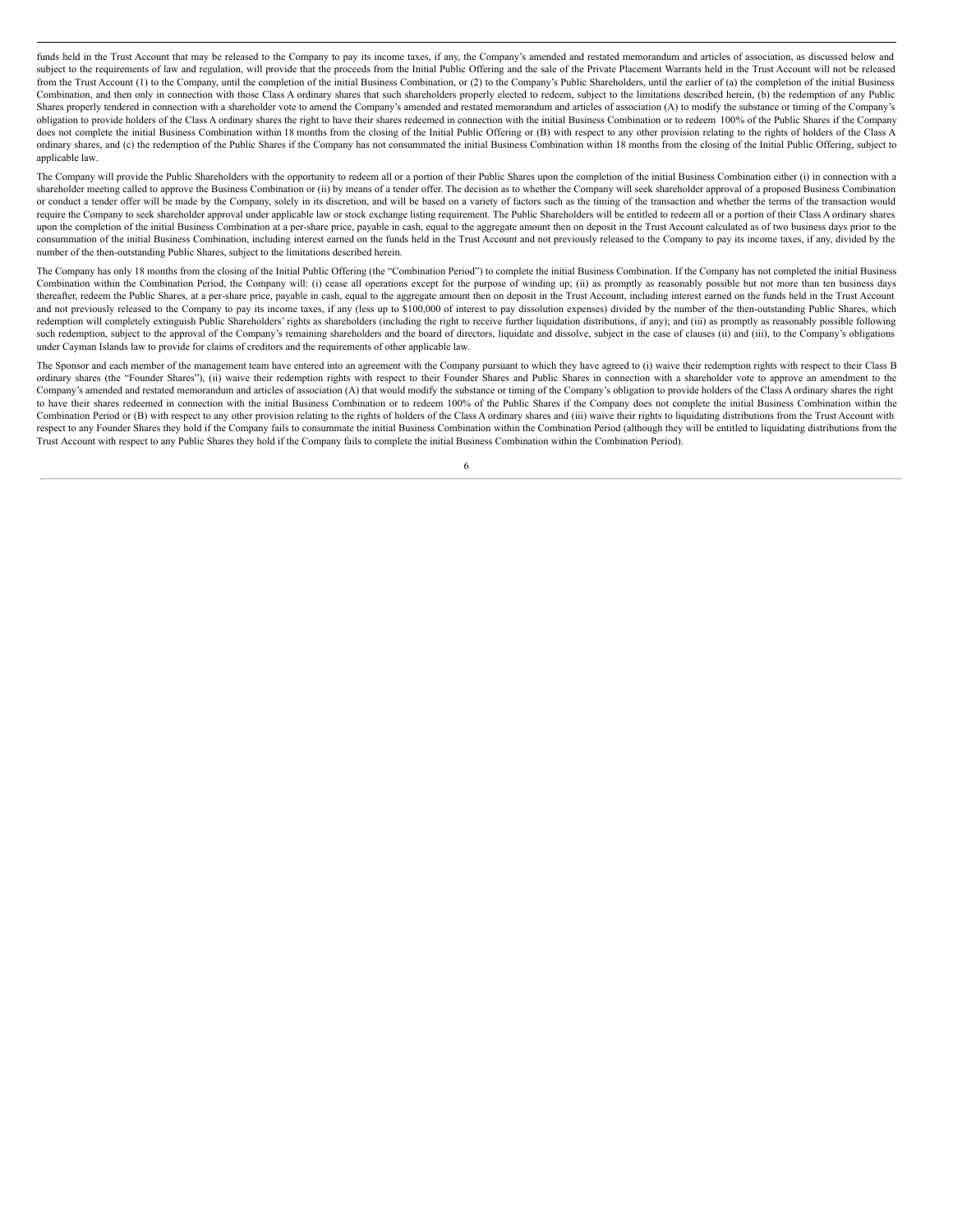The Sponsor has agreed that it will be liable to the Company if and to the extent any claims by a third party for services rendered or products sold to the Company (other than the Company's independent registered public accounting firm), or a prospective target business with which the Company has entered into a transaction agreement, reduce the amounts in the Trust Account to below the lesser of (i) \$10.10 per Public Share and (ii) the actual amount per Public Share held in the Trust Account as of the date of the liquidation of the Trust Account if less than \$10.10 per Public Share due to reductions in the value of the trust assets, in each case net of the interest that may be withdrawn to pay its tax obligations, provided that such liability will not apply to any claims by a third-party or prospective target business that executed a waiver of any and all rights to seek access to the Trust Account nor will it apply to any claims under the Company's indemnity of the underwriter of the Initial Public Offering against certain liabilities, including liabilities under the Securities Act. However, the Company has not asked the Sponsor to reserve for such indemnification obligations, nor has the Company independently verified whether the Sponsor has sufficient funds to satisfy its indemnity obligations and the Company believes that the Sponsor's only assets are securities of the Company. Therefore, the Company cannot assure you that the Sponsor would be able to satisfy those obligations.

#### *Liquidity and Capital Resources*

The Company's liquidity needs prior to the closing of the IPO on August 13, 2021, were satisfied through a capital contribution from the Sponsor of \$25,000 (see Note 6) for the Founder Shares and the loan under an unsecured promissory note from the Sponsor of up to \$300,000 (see Note 6). The promissory note from the Sponsor was paid in full on August 13, 2021. Upon closing of the IPO on August 13, 2021, the Company had approximately \$2.3 million in its operating bank account and working capital of approximately \$1.5 million from the portion of the proceeds received and not held in the trust account. As of September 30, 2021, the Company had approximately \$1.4 million in its operating bank account, and working capital of approximately \$1.1 million.

In addition, in order to finance transaction costs in connection with a Business Combination, the Sponsor or an affiliate of the Sponsor or certain of the Company's officers and directors may, but are not obligated to, provide the Company Working Capital Loans (see Note 6). As of September 30, 2021, there were no amounts outstanding under any Working Capital Loans.

Based on the foregoing, management believes that the Company will have sufficient working capital and borrowing capacity to meet its needs through the earlier of the consummation of a Business Combination or one year from this filing. Over this time period, the Company will be using these funds for paying existing accounts payable, identifying and evaluating prospective initial Business Combination candidates, performing due diligence on prospective target businesses, paying for travel expenditures, selecting the target business to merge with or acquire, and structuring, negotiating and consummating the Business Combination.

#### *Risks and Uncertainties*

Management continues to evaluate the impact of the COVID-19 pandemic on the industry and has concluded that while it is reasonably possible that the virus could have a negative effect on the Company's financial position, results of its operations and/or search for a target company, the specific impact is not readily determinable as of the date of this financial statement. The financial statement does not include any adjustments that might result from the outcome of this uncertainty.

#### **Note 2 — Restatement of Previously Issued Financial Statements**

In connection with the preparation of the Company's financial statements as of September 30, 2021, management determined it should restate its previously reported financial statement. The Company previously determined the ordinary shares subject to possible redemption to be equal to the redemption value of \$10.10 per ordinary share while also taking into consideration its charter's requirement that a redemption cannot result in net tangible assets being less than \$5,000,001. Upon review of its financial statements for the period ended September 30, 2021, the Company reevaluated the classification of the ordinary shares and determined that the ordinary shares issued during the Initial Public Offering and pursuant to the exercise of the underwriters' overallotment can be redeemed or become redeemable subject to the occurren possible redemption, resulting in the ordinary shares subject to possible redemption being classified as temporary equity in its entirety. As a result, management has noted a reclassification adjustment related to temporary equity and permanent

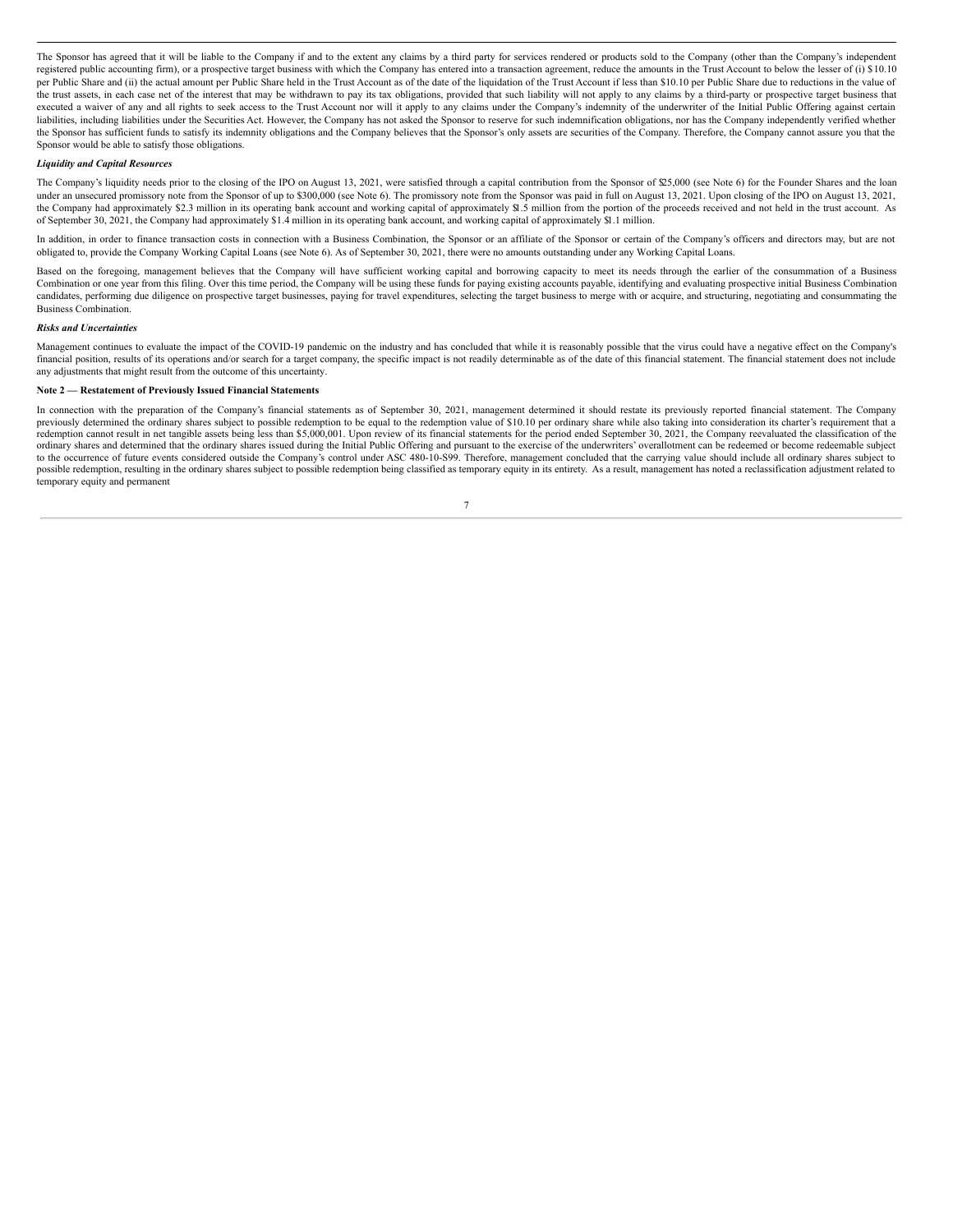equity. This resulted in an adjustment to the initial carrying value of the ordinary shares subject to possible redemption with the offset recorded to additional paid-in capital (to the extent available), retained earnings (accumulated deficit) and ordinary shares.

In connection with the change in presentation for the ordinary shares subject to redemption, the Company also restated its earnings per share calculation to allocate net income (loss) pro rata to ordinary shares subject to redemption and those that are not subject to redemption. This presentation contemplates a Business Combination as the most likely outcome, in which case, both classes of ordinary share pro rata in the income (loss) of the Company.

There has been no change in the Company's total assets, liabilities or operating results.

The impact of the restatement on the Company's financial statement is reflected in the following table:

|                                                                                | <b>As Reported</b> |             | Adjustment    |                | <b>As Restated</b> |                |  |  |  |  |
|--------------------------------------------------------------------------------|--------------------|-------------|---------------|----------------|--------------------|----------------|--|--|--|--|
| Balance Sheet as of August 13, 2020 (as per form 8-K filed on August 20, 2021) |                    |             |               |                |                    |                |  |  |  |  |
| Ordinary shares subject to possible redemption                                 | $\mathcal{S}$      | 162,838,816 | $\mathcal{L}$ | 39,161,184     | Э'n                | 202,000,000    |  |  |  |  |
| Class A ordinary shares, \$0.0001 par value                                    |                    | 388         |               | (388)          |                    |                |  |  |  |  |
| Class B ordinary shares, \$0.0001 par value                                    |                    | 575         |               |                |                    | 575            |  |  |  |  |
| <b>Additional Paid in Capital</b>                                              |                    | 10,686,154  |               | (10,686,154)   |                    |                |  |  |  |  |
| <b>Accumulated Deficit</b>                                                     |                    | (5,687,112) |               | (28, 474, 642) |                    | (34, 161, 754) |  |  |  |  |
| Total Shareholders' Equity (Deficit)                                           |                    | 5,000,005   |               | (39, 161, 184) |                    | (34, 161, 179) |  |  |  |  |
| Number of shares subject to redemption                                         |                    | 16,122,655  |               | 3,877,345      |                    | 20,000,000     |  |  |  |  |

#### **Note 3 — Significant Accounting Policies**

#### *Basis of Presentation*

The accompanying unaudited condensed financial statements have been prepared in accordance with accounting principles generally accepted in the United States of America ("GAAP") for interim financial information and in accordance with the instructions to Form 10-Q and Article 10 of Regulation S-X of the SEC. Certain information or footnote disclosures normally included in financial statements prepared in accordance with GAAP have been condensed or omitted, pursuant to the rules and regulations of the SEC for interim financial reporting. Accordingly, they do not include all the information and footnotes necessary for a complete presentation of financial position, results of operations, or cash flows. In the opinion of management, the accompanying unaudited condensed financial statements include all adjustments, consisting of a normal recurring nature, which are necessary for a fair presentation of the financial position, operating results and cash flows for the periods presented.

The accompanying unaudited condensed financial statements should be read in conjunction with the Company's Prospectus which contains the initial audited financial statements and notes thereto for the period from March 9, 2021 (inception) to March 15, 2021 as filed with the SEC on August 12, 2021. The interim results for the three months ended September 30, 2021 and for the period from March 9, 2021 (inception) through September 30, 2021 are not necessarily indicative of the results to be expected for the year ending December 31, 2021 or for any future interim periods.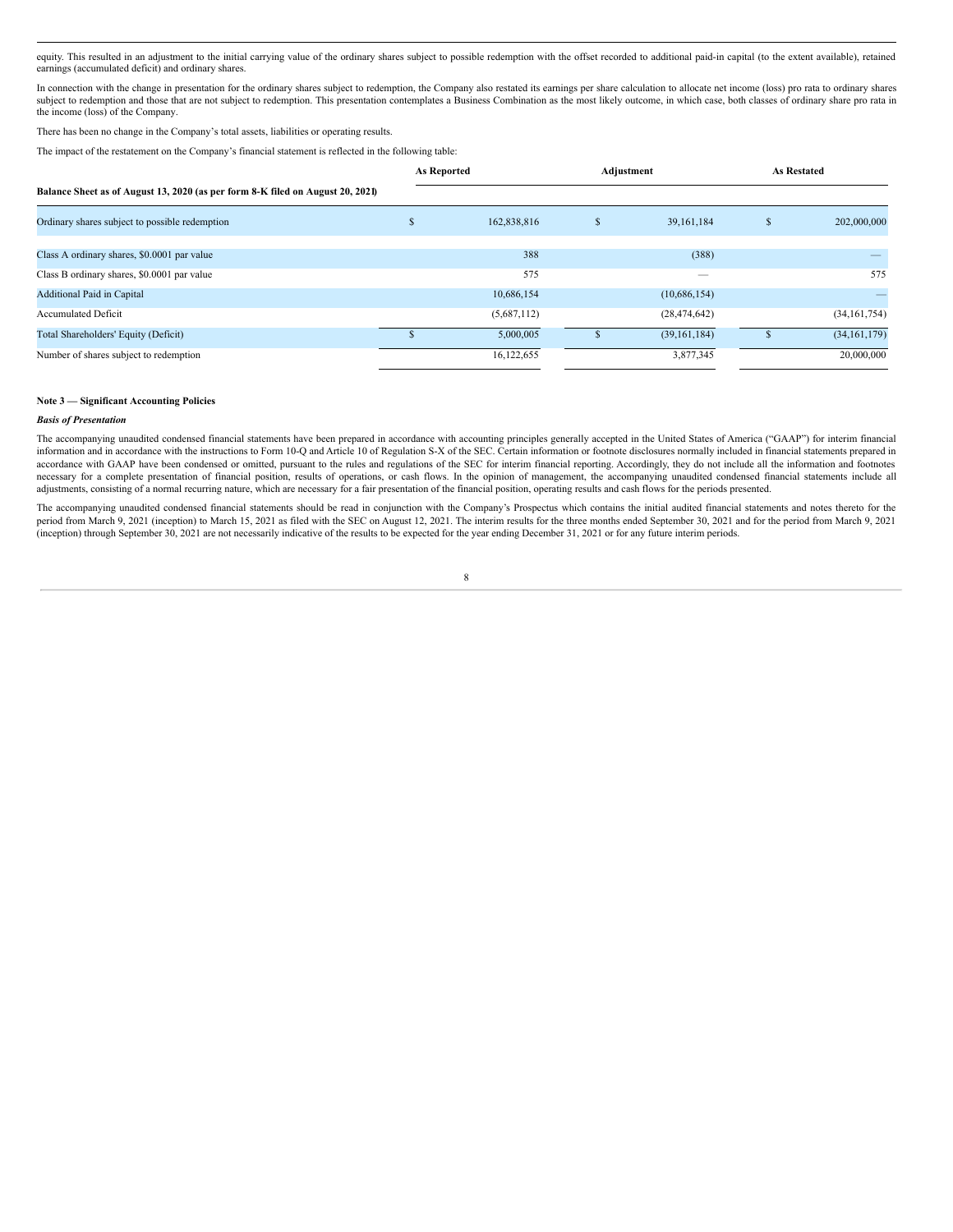# *Emerging Growth Company Status*

The Company is an "emerging growth company," as defined in Section 2(a) of the Securities Act of 1933, as amended, (the "Securities Act"), as modified by the Jumpstart our Business Startups Act of 2012, (the "JOBS Act"), and it may take advantage of certain exemptions from various reporting requirements that are applicable to other public companies that are not emerging growth companies including, but not limited to, not being required to comply with the auditor attestation requirements of Section 404 of the Sarbanes-Oxley Act, reduced disclosure obligations regarding executive compensation in its periodic reports and proxy statements, and exemptions from the requirements of holding a nonbinding advisory vote on executive compensation and shareholder approval of any golden parachute payments not previously approved.

Further, Section 102(b)(1) of the JOBS Act exempts emerging growth companies from being required to comply with new or revised financial accounting standards until private companies (that is, those that have not had a Securities Act registration statement declared effective or do not have a class of securities registered under the Exchange Act) are required to comply with the new or revised financial accounting standards. The JOBS Act provides that a company can elect to opt out of the extended transition period and comply with the requirements that apply to non-emerging growth companies but any such election to opt out is irrevocable. The Company has elected not to opt out of such extended transition period which means that when a standard is issued or revised and it has different application dates for public or private companies, the Company, as an emerging growth company, can adopt the new or revised standard at the time private companies adopt the new or revised standard. This may make comparison of the Company's financial statement with another public company which is neither an emerging growth company nor an emerging growth company which has opted out of using the extended transition period difficult or impossible because of the potential differences in accounting standards used.

# *Use of Estimates*

The preparation of the financial statement in conformity with US GAAP requires management to make estimates and assumptions that affect the reported amounts of assets and liabilities and disclosure of contingent assets and liabilities at the date of the financial statements and the reported amounts of expenses during the reporting period.

Making estimates requires management to exercise significant judgement. It is at least reasonably possible that the estimate of the effect of a condition, situation or set of circumstances that existed at the date of the financial statements, which management considered in formulating its estimate, could change in the near term due to one or more future confirming events. One of the more significant accounting estimates included in this financial statement is the determination of the fair value of the warrant liability. Accordingly, the actual results could differ significantly from those estimates.

#### *Cash and Cash Equivalents*

The Company considers all short-term investments with an original maturity of three months or less when purchased to be cash equivalents. The Company didnot have any cash equivalents as of September 30, 2021.

#### *Cash and Marketable Securities Held in Trust Account*

At September 30, 2021, the assets held in the Trust Account were held in U.S. Treasury Bill with a maturity of 185 days or less and in money market funds which invest in U.S. Treasury securities. During the period from March 9, 2021 (inception) through September 30, 2021, the Company did not withdraw any of the interest income from the Trust Account to pay its tax obligations.

The Company classifies its United States Treasury securities as held-to-maturity in accordance with FASB ASC Topic 320 "Investments - Debt and Equity Securities." Held-to-maturity securities are those securities which the Company has the ability and intent to hold until maturity. Held-to-maturity treasury securities are recorded at amortized cost and adjusted for the amortization or accretion of premiums or discounts.

A decline in the market value of held-to-maturity securities below cost that is deemed to be other than temporary, results in an impairment that reduces the carrying costs to such securities' fair value. The impairment is charged to earnings and a new cost basis for the security is established. To determine whether an impairment is other than temporary, the Company considers whether it has the ability and intent to hold the investment until a market price

 $\overline{9}$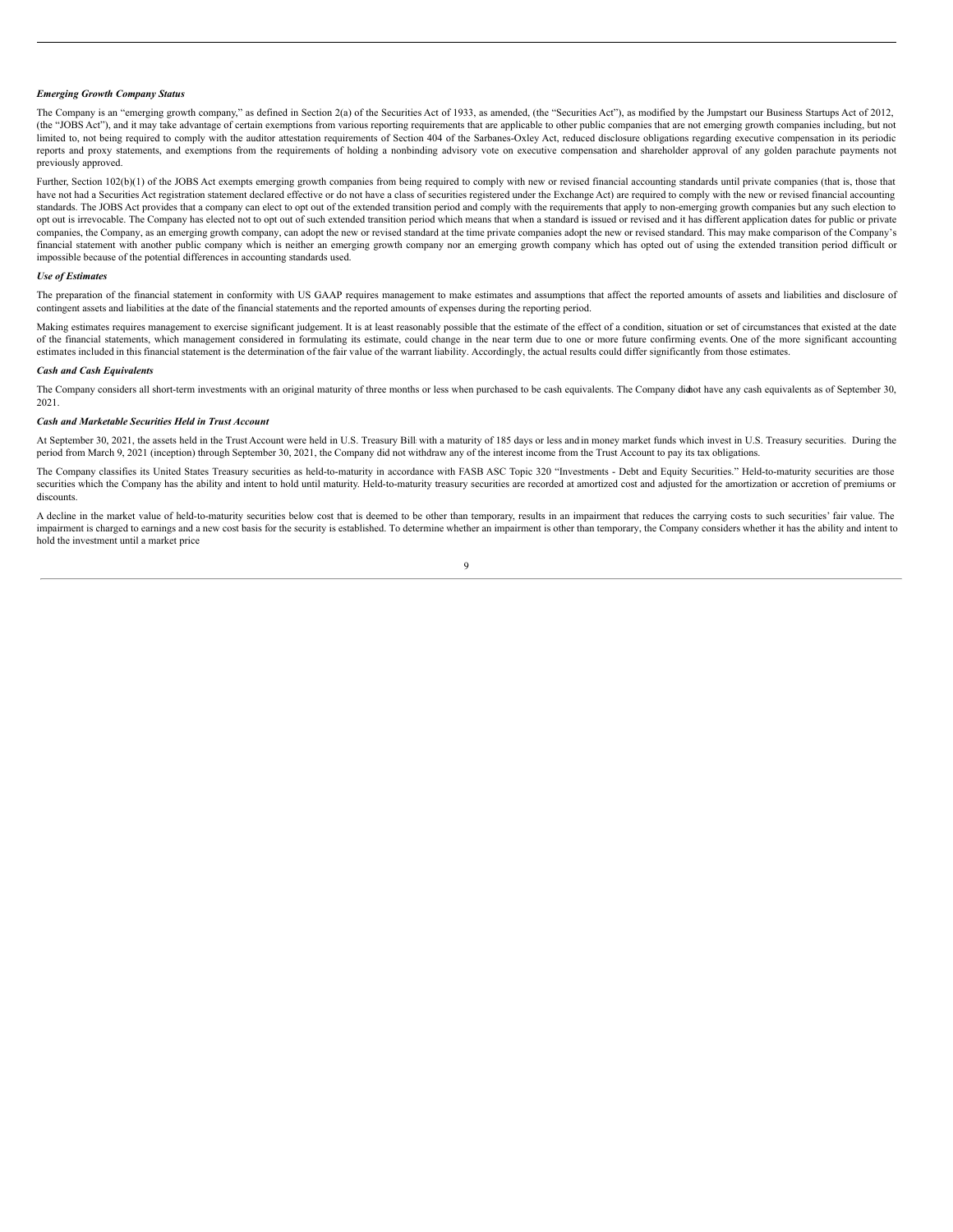recovery and considers whether evidence indicating the cost of the investment is recoverable outweighs evidence to the contrary. Evidence considered in this assessment includes the reasons for the impairment, the severity and the duration of the impairment, changes in value subsequent to year-end, forecasted performance of the investee, and the general market condition in the geographic area or industry in which the investee operates

Premiums and discounts are amortized or accreted over the life of the related held-to-maturity security as an adjustment to yield using the effective-interest method. Such amortization and accretion are included in the "interest income" line item in the statements of operations. Interest income is recognized when earned.

#### *Concentration of Credit Risk*

Financial instruments that potentially subject the Company to concentrations of credit risk consist of a cash account in a financial institution, which, at times, may exceed the Federal Depository Insurance Coverage of \$250,000. At September 30, 2021, the Company has not experienced losses on this account and management believes the Company is not exposed to significant risks on such account.

#### *Fair Value of Financial Instruments*

The fair value of the Company's assets and liabilities, which qualify as financial instruments under FASB ASC 820, "Fair Value Measurements and Disclosures," approximates the carrying amounts represented in the balance sheet, primarily due to their short-term nature.

#### *Derivative Financial Instruments*

The Company evaluates its financial instruments to determine if such instruments are derivatives or contain features that qualify as embedded derivatives in accordance with ASC Topic 815, "Derivatives and Hedging". Derivative instruments are initially recorded at fair value on the grant date and re-valued at each reporting date, with changes in the fair value reported in the statements of operations. Derivative assets and liabilities are classified in the balance sheet as current or non-current based on whether or not net-cash settlement or conversion of the instrument could be required within 12 months of the balance sheet date.

# *Warrant Liabilities*

The Company evaluated the Public Warrants and Private Placement Warrants (collectively, "Warrants", which are discussed in Note 4 and Note 8) in accordance with ASC 815-40, "Derivatives and Hedging -Contracts in Entity's Own Equity", and concluded that a provision in the Warrant Agreement related to certain tender or exchange offers precludes the Warrants from being accounted for as components of equity. As the Warrants meet the definition of a derivative as contemplated in ASC 815, the Warrants are recorded as derivative liabilities on the balance sheet and measured at fair value at inception (on the date of the IPO) and at each reporting date in accordance with ASC 820, "Fair Value Measurement", with changes in fair value recognized in the statement of operations in the period of change.

#### *Of ering Costs*

The Company complies with the requirements of the ASC 340-10-S99-1. Offering costs consisted of legal, accounting, underwriting fees and other costs incurred through the IPO that were directly related to the Public Offering. Offering costs are allocated to the separable financial instruments issued in the IPO based on a relative fair value basis, compared to total proceeds received. Offering costs associated with warrant liabilities are expensed as incurred, and presented as non-operating expenses in the statement of operations. Offering costs associated with the Class A ordinary shares were charged to temporary equity upon the completion of the Initial Public Offering. Transaction costs amounted to \$12,204,610, of which \$1,004,805 were allocated to expense associated with the warrant liability.

#### *Class A Ordinary Shares Subject to Possible Redemption*

All of the 20,395,000 Class A ordinary share sold as part of the Units in the IPO contain a redemption feature which allows for the redemption of such public shares in connection with the Company's liquidation, if there is a stockholder vote or tender offer in connection with the Business Combination and in connection with certain amendments to the Company's certificate of incorporation. In accordance with SEC and its staff's guidance on redeemable equity instruments, which has been codified in ASC 480-10-S99, redemption provisions not solely within the control of the Company require ordinary share subject to redemption to be classified outside of permanent equity.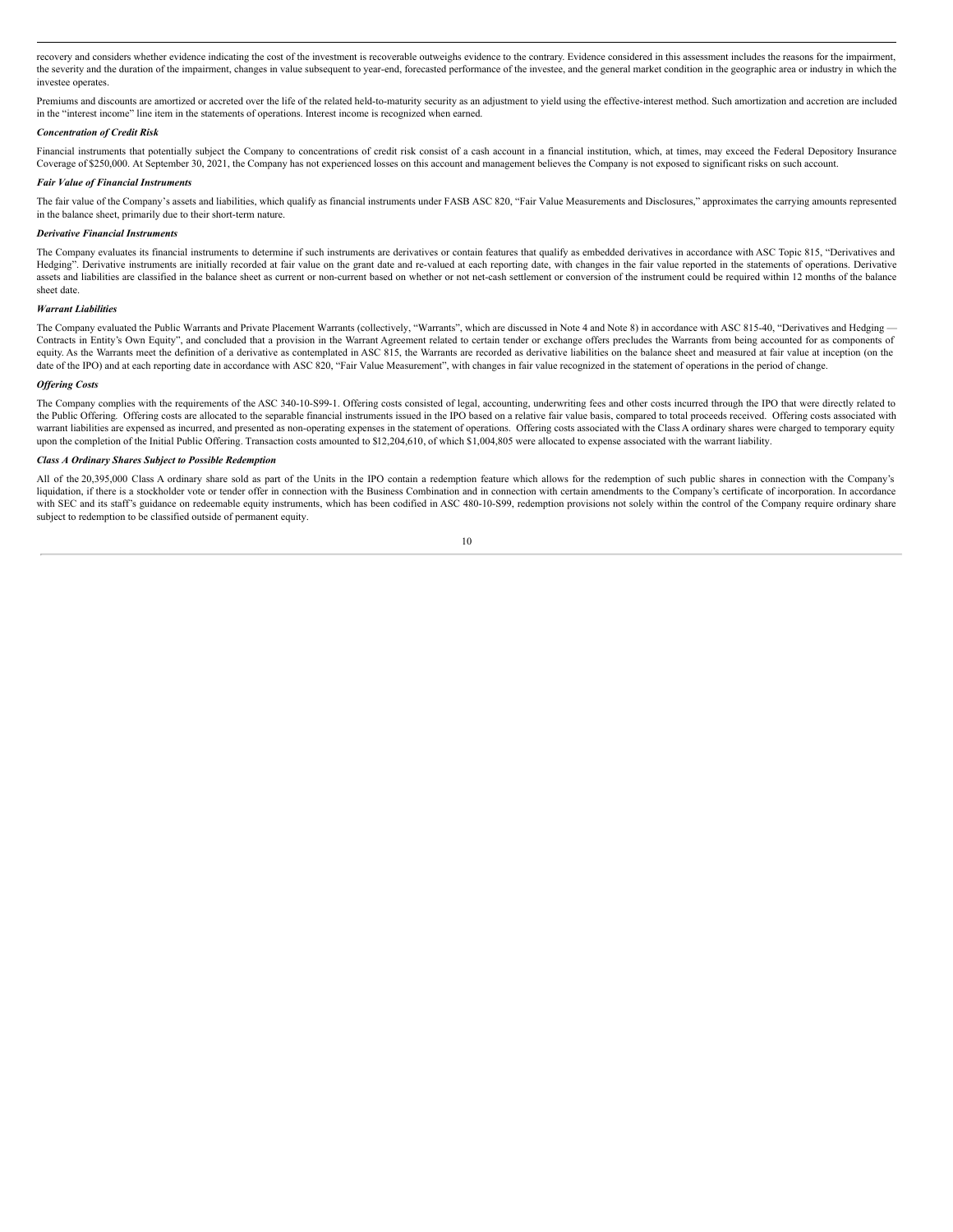The Class A ordinary share is subject to SEC and its staff's guidance on redeemable equity instruments, which has been codified in ASC 480-10-S99. If it is probable that the equity instrument will become redeemable, the Company has the option to either accrete changes in the redemption value over the period from the date of issuance (or from the date that it becomes probable that the instrument will become redeemable, if later) to the earliest redemption date of the instrument or to recognize changes in the redemption value immediately as they occur and adjust the carrying amount of the instrument to equal the redemption value at the end of each reporting period. The Company recognizes changes in redemption value immediately as they occur. Immediately upon the closing of the IPO, the Company recognized the accretion from initial book value to redemption amount value. The change in the carrying value of redeemable ordinary share resulted in charges against additional paid-in capital and accumulated deficit.

As of September 30, 2021, the ordinary shares reflected on the balance sheet are reconciled in the following table:

| Gross proceeds from IPO                         | 203,950,000    |
|-------------------------------------------------|----------------|
| Less:                                           |                |
| Proceeds allocated to Public Warrants           | (15,806,125)   |
| Class A ordinary share issuance costs           | (11, 199, 805) |
| Plus:                                           |                |
| Accretion of carrying value to redemption value | 29,045,430     |
|                                                 |                |
| Class A ordinary shares subject to redemption   | 205,989,500    |

# *Income Taxes*

The Company follows the asset and liability method of accounting for income taxes under FASB ASC 740, "Income Taxes." Deferred tax assets and liabilities are recognized for the estimated future tax consequences attributable to differences between the financial statements carrying amounts of existing assets and liabilities and their respective tax bases. Deferred tax assets and liabilities are measured using enacted tax rates expected to apply to taxable income in the years in which those temporary differences are expected to be recovered or settled. The effect on deferred tax assets and liabilities of a change in tax rates is recognized in income in the period that included the enactment date. Valuation allowances are established, when necessary, to reduce deferred tax assets to the amount expected to be realized.

FASB ASC 740 prescribes a recognition threshold and a measurement attribute for the financial statement recognition and measurement of tax positions taken or expected to be taken in a tax return. For those benefits to be recognized, a tax position must be more likely than not to be sustained upon examination by taxing authorities. The Company's management determined that the Cayman Islands is the Company's only major tax jurisdiction. The Company recognizes accrued interest and penalties related to unrecognized tax benefits as income tax expense. As of September 30, 2021, there were no unrecognized tax benefits and no amounts were accrued for the payment of interest and penalties.The Company is currently not aware of any issues under review that could result in significant payments, accruals or material deviation from its position. The Company's management does not expect that the total amount of unrecognized tax benefits will materially change over the next twelve months.

The Company is considered to be an exempted Cayman Islands company with no connection to any other taxable jurisdiction and is presently not subject to income taxes or income tax filing requirements in the Cayman Islands or the United States. As such, the Company's tax provision was zero for the periods presented.

#### **Net Income (loss) per Ordinary Share**

The Company has two classes of shares, which are referred to as Class Aordinary share and Class B ordinary share. Earnings and losses are shared pro rata between the two classes of shares. The potential<br>ordinary share for (inception) to September 30, 2021 because the warrants are contingently exercisable, and the contingencies have not yet been met. As a result, diluted net income per common share is the same as basic net income per common share for the periods.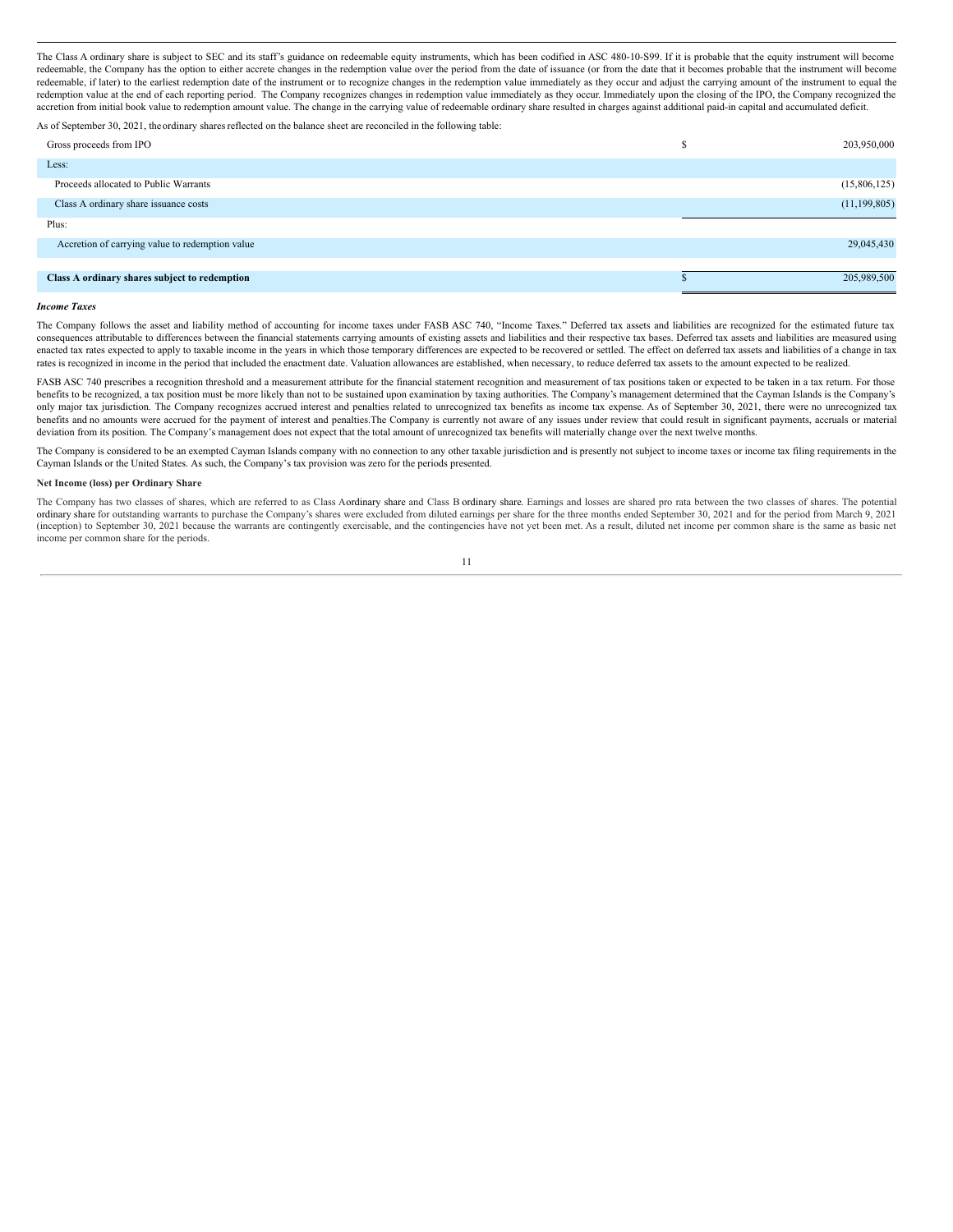The following table presents a reconciliation of the numerator and denominator used to compute basic and diluted net income per ordinary share for each class of ordinary shares:

|                                         | For the three months ended September 30, 2021 | For the period from March 9, 2021 (inception) through<br>September 30, 2021 |         |              |  |           |
|-----------------------------------------|-----------------------------------------------|-----------------------------------------------------------------------------|---------|--------------|--|-----------|
|                                         | Class A                                       | Class B                                                                     | Class A |              |  | Class B   |
| Basic and diluted net income per share: |                                               |                                                                             |         |              |  |           |
| Numerator:                              |                                               |                                                                             |         |              |  |           |
| Allocation of net income                | 7,584,166                                     | 3,515,668                                                                   | - S     | 5,522,599 \$ |  | 5,560,754 |
|                                         |                                               |                                                                             |         |              |  |           |
| Denominator:                            |                                               |                                                                             |         |              |  |           |
| Weighted-average shares outstanding     | 10,802,446                                    | 5,007,514                                                                   |         | 4,824,394    |  | 4,857,725 |
|                                         |                                               |                                                                             |         |              |  |           |
| Basic and diluted net income per share  | 0.70                                          | 0.70                                                                        |         | 1.14         |  | 1.14      |
|                                         |                                               |                                                                             |         |              |  |           |

#### *Recent Accounting Standards*

In August 2020, the FASB issued ASU 2020-06, Debt-Debt with Conversion and Other Options (Subtopic 470-20) and Derivatives and Hedging-Contracts in Entity's Own Equity (Subtopic 815-40): Accounting for Convertible Instruments and Contracts in an Entity's Own Equity ("ASU 2020-06"), which simplifies accounting for convertible instruments by removing major separation models required under current GAAP. The ASU also removes certain settlement conditions that are required for equity-linked contracts to qualify for scope exception, and it simplifies the diluted earnings per share calculation in certain areas. ASU 2020-06 is effective January 1, 2022 and should be applied on a full or modified retrospective basis, with early adoption permitted beginning on January 1, 2021. The Company is currently assessing the impact, if any, that ASU 2020-06 would have on its financial position, results of operations or cash flows.

Management does not believe that any recently issued, but not yet effective, accounting standards, if currently adopted, would have a material effect on the Company's financial statement.

# **Note 4 — Initial Public Offering**

#### *Public Units*

On August 13, 2021, the Company sold 20,000,000 Units, at a purchase price of \$10.00 per Unit, generating gross proceeds of \$200,000,000. Each Unit consists of one Class A ordinary share, and one-half of one warrant to purchase one Class A ordinary share (the "Public Warrants").

The Company paid an underwriting fee at the closing of the IPO of \$4,000,000. As of August 13, 2021, an additional fee of \$7,000,000 (see Note 7) was deferred and will become payable upon the Company's completion of an initial Business Combination. The deferred fee will become payable to the underwriter from the amounts held in the Trust Account.

The Company granted the underwriter of the IPO a 45-day option to purchase up to an additional3,000,000 units at the IPO price to cover over-allotments, if any. On August 27, 2021, the Company completed the sale of a portion of the Over-Allotment Units to Underwriter (the "Over-Allotment"), generating an aggregate of gross proceeds of \$3,950,000, incurred \$79,000 in cash underwriting fees, and additional \$138,250 deferred underwriters' fee arising from the sale of Overallotment Units.

#### *Public Warrants*

Each whole warrant entitles the holder to purchase one Class A ordinary share at a price of \$11.50 per share, subject to adjustment as discussed herein. In addition, if (x) the Company issues additional Class A ordinary shares or equity-linked securities for capital raising purposes in connection with the closing of the initial Business Combination at an issue price or effective issue price of less than \$9.20 per Class A ordinary share (with such issue price or effective issue price to be determined in good faith by the Company's board of directors and in the case of any such issuance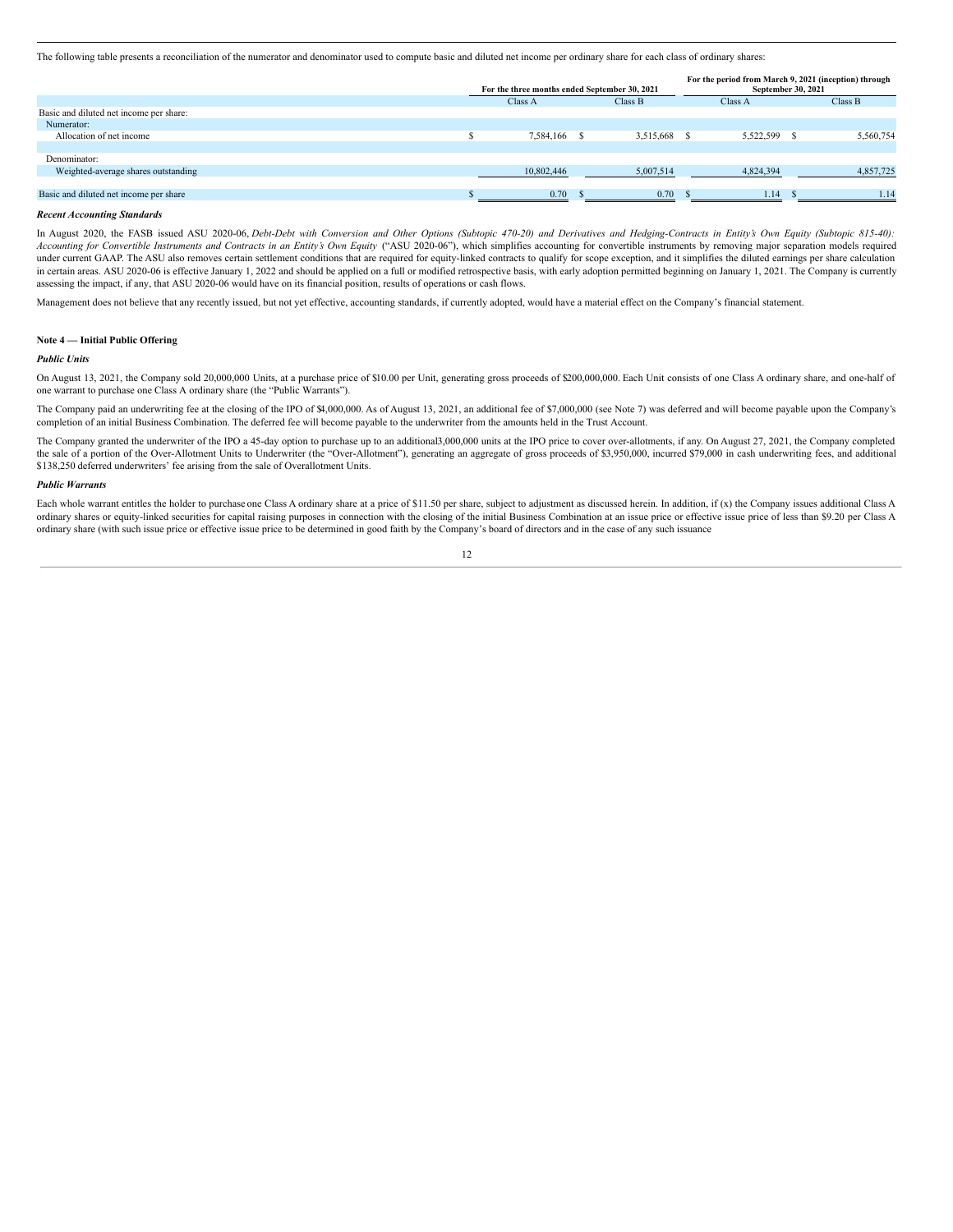to the Sponsor or its affiliates, without taking into account any Founder Shares held by the Sponsor or such affiliates, as applicable, prior to such issuance (the "Newly Issued Price"), (y) the aggregate gross proceeds from such issuances represent more than 60% of the total equity proceeds, and interest thereon, available for the funding of the initial Business Combination on the date of the consummation of the initial Business Combination (net of redemptions), and (z) the volume weighted average trading price of the Company's Class A ordinary shares during the 20 trading day period starting on the trading day prior to the day on which the Company consummates its initial Business Combination (such price, the "Market Value") is below \$9.20 per share, the exercise price of the warrants will be adjusted (to the nearest cent) to be equal to 115% of the higher of the Market Value and the Newly Issued Price, and the \$18.00 per share redemption trigger price will be adjusted (to the nearest cent) to be equal to180% of the higher of the Market Value and the Newly Issued Price, and the \$10.00 per share redemption trigger price will be adjusted (to the nearest cent) to be equal to the higher of the Market Value and the Newly Issued Price.

The warrants will become exercisable on the later of12 months from the closing of the IPO or 30 days after the completion of its initial Business Combination, and will expirefive years after the completion of the Company's initial Business Combination, at 5:00 p.m., New York City time, or earlier upon redemption or liquidation.

The Company will not be obligated to deliver any Class A ordinary shares pursuant to the exercise of a warrant and will have no obligation to settle such warrant exercise unless a registration statement under the Securities Act with respect to the Class A ordinary shares underlying the warrants is then effective and a prospectus relating thereto is current, subject to the Company's satisfying its obligations described below with respect to registration, or a valid exemption from registration is available. No warrant will be exercisable and the Company will not be obligated to issue a Class A ordinary share upon exercise of a warrant unless the Class A ordinary share issuable upon such warrant exercise has been registered, qualified or deemed to be exempt under the securities laws of the state of residence of the registered holder of the warrants. In the event that the conditions in the two immediately preceding sentences are not satisfied with respect to a warrant, the holder of such warrant will not be entitled to exercise such warrant and such warrant may have no value and expire worthless. In no event will the Company be required to net cash settle any warrant. In the event that a registration statement is not effective for the exercised warrants, the purchaser of a Unit containing such warrant will have paid the full purchase price for the Unit solely for the Class A ordinary share underlying such Unit.

*Redemption of Warrants When the Price per Class A Ordinary Share Equals or Exceeds \$18.00*

Once the warrants become exercisable, the Company may redeem the outstanding warrants (except as described in Note 4 with respect to the Private Placement Warrants):

- <sup>l</sup> in whole and not in part;
- <sup>l</sup> at a price of \$0.01 per warrant;
- <sup>l</sup> upon not less than 30 days' prior written notice of redemption to each warrant holder; and
- <sup>l</sup> if, and only if, the closing price of the Class A ordinary shares equals or exceeds \$18.00 per share (as adjusted for share sub-divisions, share capitalizations, reorganizations, recapitalizations and the like) for any 20 trading days within a 30-trading day period ending three trading days before the Company sends the notice of redemption to the warrant holders.

*Redemption of Warrants When the Price per Class A Ordinary Share Equals or Exceeds \$10.00*

Once the warrants become exercisable, the Company may redeem the outstanding warrants:

- in whole and not in part;
- <sup>l</sup> at a price of \$0.10 per warrant upon a minimum of 30 days' prior written notice of redemption, provided that holders will be able to exercise their warrants on a cashless basis prior to redemption and receive that number of shares, based on the redemption date and the "fair market value" of the Company's Class A ordinary shares;
- if, and only if, the closing price of the Company's Class A ordinary shares equals or exceeds \$10.00 per Public Share (as adjusted for share sub-divisions, share capitalizations, reorganizations, recapitalizations and the like) for any 20 trading days within the 30-trading day period ending three trading days before the Company sends the notice of redemption to the warrant holders.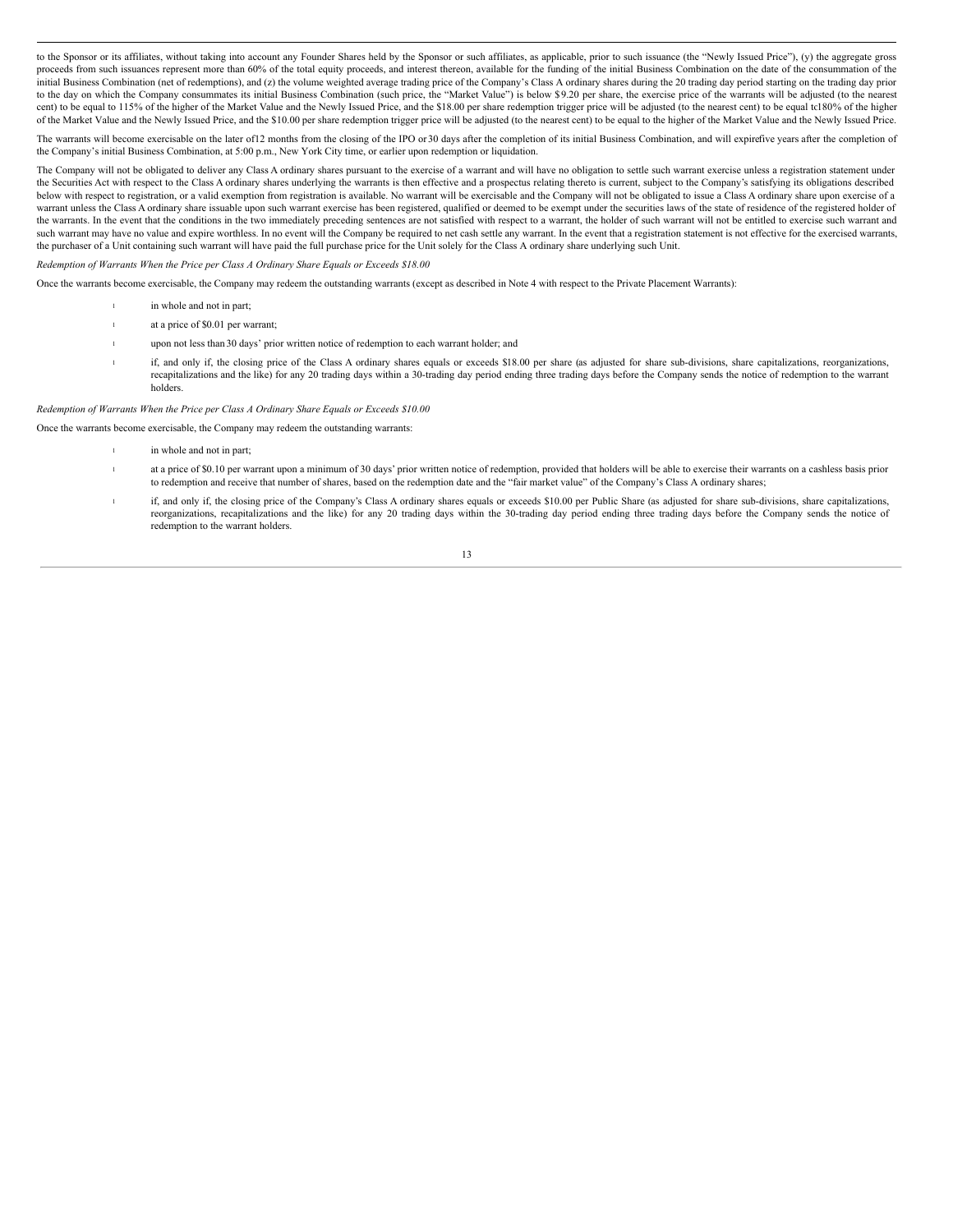The "fair market value" of the Class A ordinary shares for the above purpose shall mean the volume weighted average price of the Class A ordinary shares during the 10-trading days immediately following the date on which the notice of redemption is sent to the holders of warrants. The Company will provide the warrant holders with the final fair market value no later than one business day after the 10-trading day period described above ends. In no event will the warrants be exercisable in connection with this redemption feature for more than 0.361 Class A ordinary share per warrant (subject to adjustment).

#### **Note 5 — Private Placement**

Simultaneously with the closing of the IPO, the Sponsor purchased an aggregate of 8,500,000 Private Placement Warrants at a purchase price of \$1.00 per Private Placement Warrant, generating gross proceeds to the Company of \$8,500,000. Simultaneously with the closing of the Over-Allotment on August 27, 2021, the Company consummated the private sale of an aggregate of 118,500 private warrants at a purchase price of \$1.00 per Private Placement Warrant, generating gross proceeds of \$118,500.

Upon closing of the IPO, the Private Placement, and the sale of the Over-Allotment Units, a total of \$205,989,500 (\$10.10 per Unit) was placed in a trust account, with Continental Stock Transfer & Trust Company acting as trustee.

The Private Placement Warrants (including the Class A ordinary shares issuable upon exercise of such warrants) will not be transferable, assignable or saleable until 30 days after the completion of the initial Business Combination and they will not be redeemable by the Company so long as they are held by the Sponsor, members of the Sponsor or their permitted transferees. If the Private Placement Warrants are held by holders other than the Sponsor or its permitted transferees, the Private Placement Warrants will be redeemable by the Company in all redemption scenarios and exercisable by the holders on the same basis as the Public Warrants. If the Company does not complete a Business Combination within the Combination Period, the Private Placement Warrants will expire worthless.

#### **Note 6 — Related Party Transactions**

# *Founder* Share

On March 15, 2021, the Sponsor paid \$25,000, or approximately \$0.003 per share, to cover certain offering costs in consideration for8,625,000 Class B ordinary shares, par value \$0.0001. On July 22, 2021, the Company effected a share surrender resulting in its Sponsor surrendering 2,875,000 Class B ordinary shares. As a result of such share surrender, the Company's initial shareholders held 5,750,000 Class B ordinary shares, 750,000 of which were subject to forfeiture depending on the extent to which the underwriter's over-allotment option is exercised. On August 27, 2021, the Underwriters partially exercised the over-allotment option and purchased an additional 395,000 Units, and forfeited the remainder of the option when it expired. Accordingly, on September 24, 2021, the Sponsor surrendered to the Company for cancellation, 651,250 Class B ordinary shares, resulting in the initial shareholders holding an aggregate of5,098,750 Class B ordinary shares, and none subject to forfeiture any longer.

The Company's initial shareholders have agreed not to transfer, assign or sell any of its Founder Shares until the earlier to occur of: (i) one year after the completion of the initial Business Combination and (ii) subsequent to the initial Business Combination, (A) if the closing price of the Class A ordinary shares equals or exceeds \$ 12.00 per share (as adjusted for share subdivisions, share capitalizations, reorganizations, recapitalizations and the like) for any 20 trading days within any 30-trading day period commencing at least 150 days after the initial Business Combination or (B) the date on which the Company completes a liquidation, merger, share exchange or other similar transaction that results in all of the Public Shareholders having the right to exchange their ordinary shares for cash, securities or other property.

#### *Due to Related Party*

The Company agreed, commencing on the date the securities of the Company are first listed on NYSE (the "Listing Date"), to pay the Sponsor up to \$10,000 per month for office space, utilities, secretarial and administrative support services. Upon completion of the initial Business Combination or the Company's liquidation, the Company will cease paying these monthly fees. As of September 30, 2021 the Company accrued \$16,774 for the administrative service fee for the period from the Listing Date to September 30, 2021. The total due to the Sponsor at September 30, 2021, was \$6,774.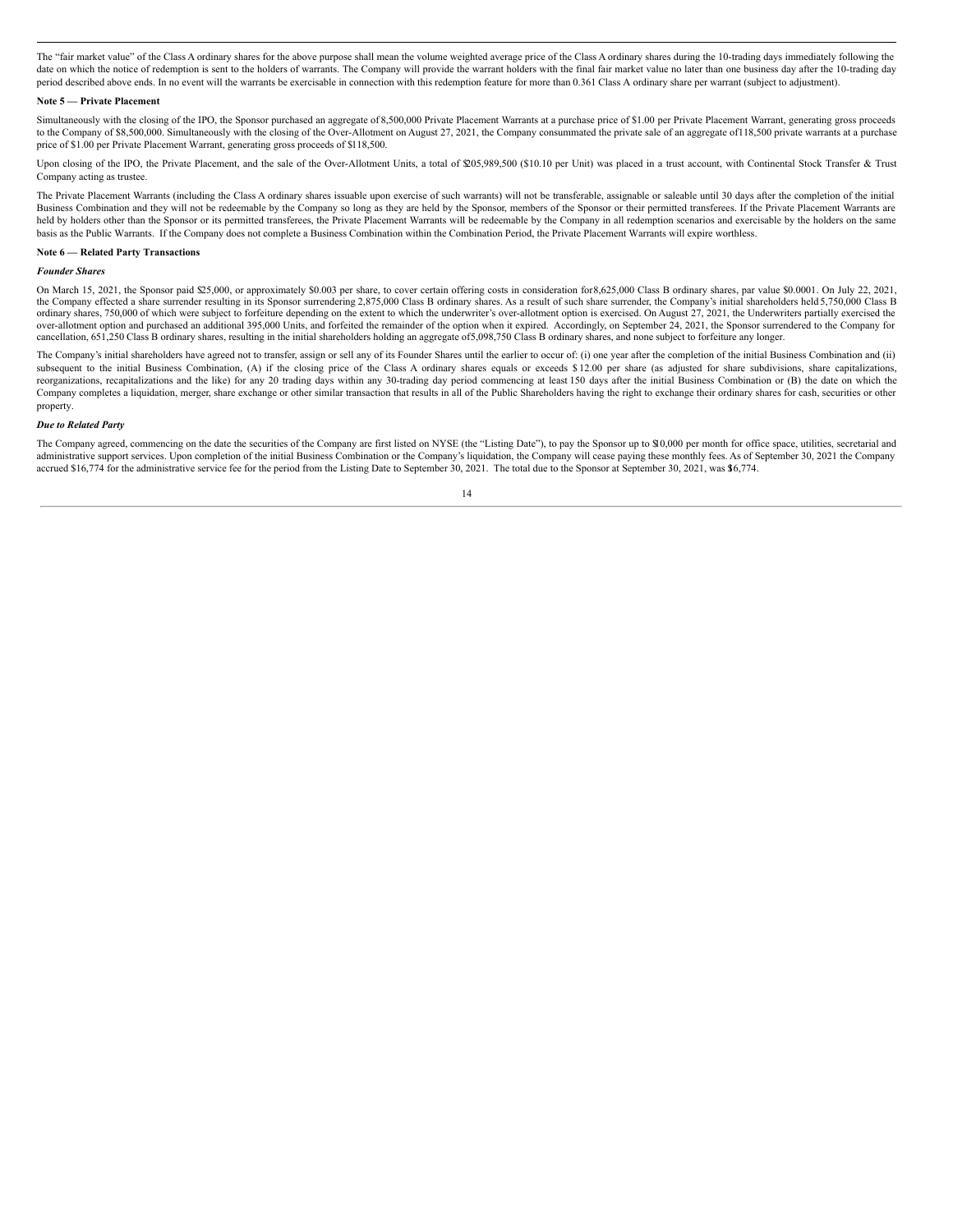#### *Promissory Note — Related Party*

The Sponsor agreed to loan the Company up to \$300,000 to be used for a portion of the expenses of the IPO. These loans are non-interest bearing, unsecured and due at the earlier of December 31, 2021 or the closing of the IPO. Through September 30, 2021, the Company had borrowed \$300,000 under the promissory note, which was fully repaid on August 13, 2021 from the proceeds of the IPO not held in the Trust Account. At September 30, 2021, the promissory note is no longer available to be drawn upon.

#### *Working Capital Loans*

In order to finance transaction costs in connection with an intended initial Business Combination, the Sponsor or an affiliate of the Sponsor or certain of the Company's officers and directors may, but are not obligated to, loan the Company funds as may be required (the "Working Capital Loans"). If the Company completes the initial Business Combination, the Company would repay the Working Capital Loans. In the event that the initial Business Combination does not close, the Company may use a portion of the working capital held outside the Trust Account to repay the Working Capital Loans but no proceeds from the Trust Account would be used to repay the Working Capital Loans. Up to \$1,500,000 of such Working Capital Loans may be convertible into private placement warrants of the post Business Combination entity at a price of \$1.00 per warrant at the option of the lender. Such warrants would be identical to the Private Placement Warrants. At September 30, 2021,no such Working Capital Loans were outstanding.

# **Note 7 — Commitments and Contingencies**

# *Registration Rights*

The holders of the Founder Shares, Private Placement Warrants and the Class A ordinary shares underlying such Private Placement Warrants and Private Placement Warrants that may be issued upon conversion of Working Capital Loans will have registration rights to require the Company to register a sale of any of its securities held by them pursuant to a registration rights agreement signed on August 13, 2021. The holders of these securities are entitled to make up to three demands, excluding short form demands, that the Company registers such securities. In addition, the holders have certain "piggy-back" registration rights with respect to registration statements filed subsequent to the completion of the initial Business Combination. The Company will bear the expenses incurred in connection with the filing of any such registration statements.

#### *Underwriting Agreement*

The underwriter is entitled to a deferred underwriting discount of 3.5% of the gross proceeds of the Initial Public Offering, or \$7,138,250, held in the Trust Account upon the completion of the Company's initial Business Combination subject to the terms of the underwriting agreement.

#### **Note 8 — Shareholders' Equity**

*Preference Shares* — The Company is authorized to issue a total of5,000,000 preference shares with par value of \$0.0001 each. At September 30, 2021, there wereno preference shares issued and outstanding.

*Class A Ordinary Shares* — The Company is authorized to issue a total of 500,000,000 Class A ordinary shares with par value of \$0.0001 each. At September 30, 2021, there were no shares issued or outstanding, excluding 20,395,000 shares subject to possible redemption.

Class B Ordinary Shares - The Company is authorized to issue a total of 50,000,000 Class B ordinary shares at par value of \$0.0001 each. At September 30, 2021, there are 5,098,750 issued and outstanding.

The Class B ordinary shares will automatically convert into Class A ordinary shares, which Class A ordinary shares delivered upon conversion will not have any redemption rights or be entitled to liquidating distributions if the Company does not consummate an initial Business Combination, at the time of the initial Business Combination or earlier at the option of the holders thereof at a ratio such that the number of Class A ordinary shares issuable upon conversion of all Founder Shares will equal, in the aggregate, on an as-converted basis, 20% of the sum of (i) the total number of ordinary shares issued and outstanding upon completion of the Initial Public Offering, plus (ii) the total number of Class A ordinary shares issued or deemed issued or issuable upon conversion or exercise of any equity-linked securities (as defined herein) or rights issued or deemed issued, by the Company in connection with or in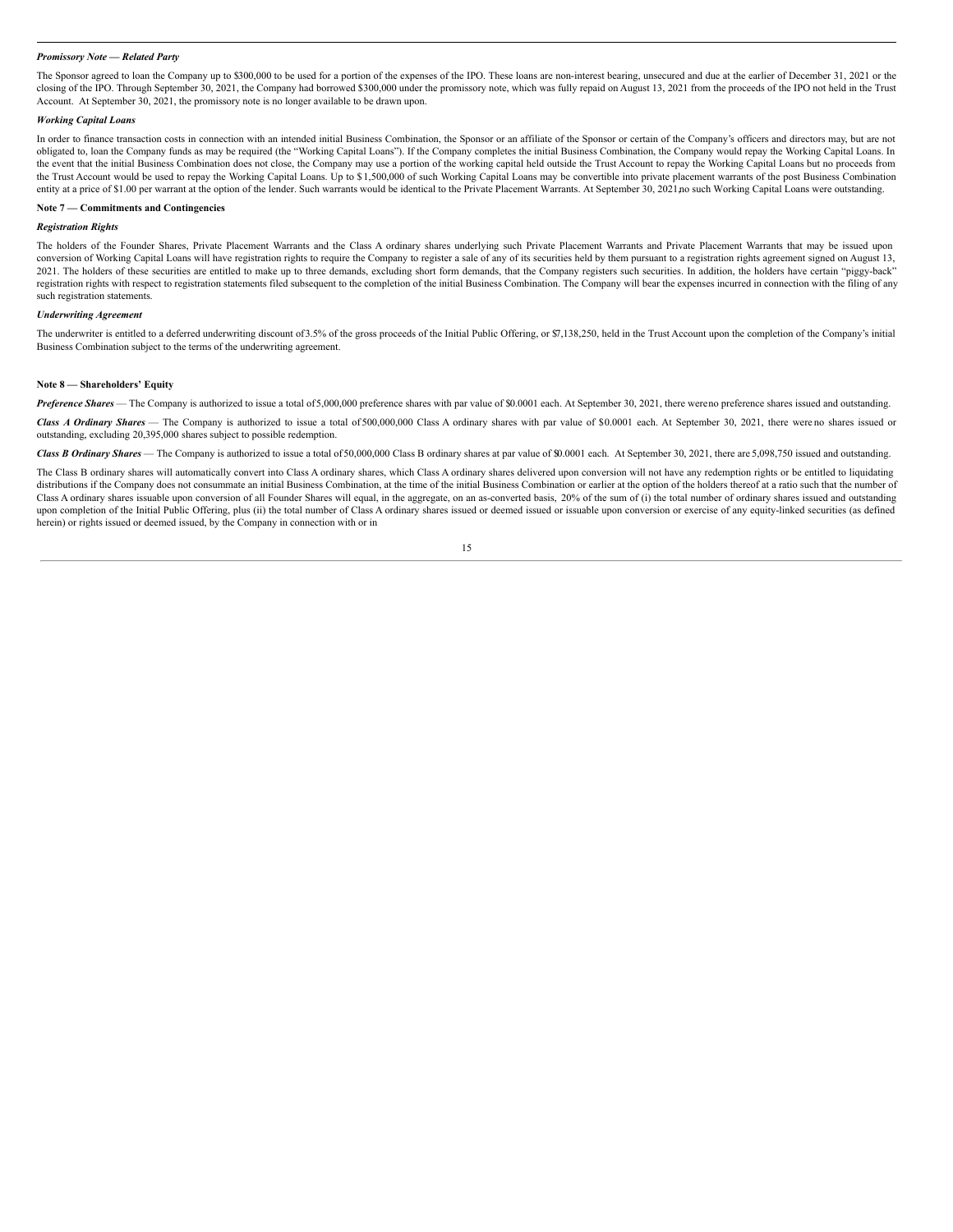relation to the consummation of the initial Business Combination, excluding any Class A ordinary shares or equity-linked securities exercisable for or convertible into Class A ordinary shares issued, deemed issued, or to be issued, to any seller in the initial Business Combination and any Private Placement Warrants issued to the Sponsor, its affiliates or any member of the management team upon conversion of Working Capital Loans. Any conversion of Class B ordinary shares described herein will take effect as a compulsory redemption of Class B ordinary shares and an issuance of Class A ordinary shares as a matter of Cayman Islands law. In no event will the Class B ordinary shares convert into Class A ordinary shares at a rate of less than one-to-one.

With respect to any other matter submitted to a vote of the shareholders, including any vote in connection with the initial Business Combination, except as required by law, holders of the Founder Shares and holders of the Public Shares will vote together as a single class, with each share entitling the holder to one vote.

#### **Note 9 — Fair Value Measurements**

The Company follows the guidance in ASC 820 for its financial assets and liabilities that are re-measured and reported at fair value at each reporting period, and non-financial assets and liabilities that are remeasured and reported at fair value at least annually.

The fair value of the Company's financial assets and liabilities reflects management's estimate of amounts that the Company would have received in connection with the sale of the assets or paid in connection with the transfer of the liabilities in an orderly transaction between market participants at the measurement date. In connection with measuring the fair value of its assets and liabilities, the Company seeks to maximize the use of observable inputs (market data obtained from independent sources) and to minimize the use of unobservable inputs (internal assumptions about how market participants would price assets and liabilities). The following fair value hierarchy is used to classify assets and liabilities based on the observable inputs and unobservable inputs used in order to value the assets and liabilities:

- Level 1 Valuations based on unadjusted quoted prices in active markets for identical assets or liabilities that the Company has the ability to access. Valuation adjustments and block discounts are not being applied. Since valuations are based on quoted prices that are readily and regularly available in an active market, valuation of these securities does not entail a significant degree of judgment.
- Level 2 Valuations based on (i) quoted prices in active markets for similar assets and liabilities, (ii) quoted prices in markets that are not active for identical or similar assets, (iii) inputs other than quoted prices for the assets or liabilities, or (iv) inputs that are derived principally from or corroborated by market through correlation or other means.
- Level 3 Valuations based on inputs that are unobservable and significant to the overall fair value measurement.

The following table presents information about the Company's liabilities that are measured at fair value on a recurring basis at September 30, 2021, and indicates the fair value hierarchy of the valuation inputs the Company utilized to determine such fair value:

|                                   |  | September 30, |                          |                                 |         |            |
|-----------------------------------|--|---------------|--------------------------|---------------------------------|---------|------------|
|                                   |  | 2021          | Level 1                  | Level 2                         | Level 3 |            |
| Liabilities:                      |  |               |                          |                                 |         |            |
| Public Warrants                   |  | 6,600,000     | $\overline{\phantom{a}}$ | $\hspace{0.1mm}-\hspace{0.1mm}$ |         | 6,600,000  |
| <b>Private Placement Warrants</b> |  | 5,610,000     | $\overline{\phantom{m}}$ |                                 |         | 5,610,000  |
|                                   |  | 12,210,000    | $\overline{\phantom{a}}$ | $\hspace{0.1mm}-\hspace{0.1mm}$ |         | 12,210,000 |

The Warrants are accounted for as liabilities in accordance with ASC 815-40 and are presented within warrant liabilities on the balance sheet. The warrant liabilities are measured at fair value at inception and on a recurring basis.

The Company established the initial fair value of the Public Warrants and Private Placement Warrants on August 13, 2021, the date of the Company's Initial Public Offering, using a Monte Carlo simulation model. On September 30, 2021, the Company used the same model to establish the fair value of the Warrants. The Warrants were classified as Level 3 at the initial measurement date and the subsequent remeasurent due to the use of unobservable inputs.

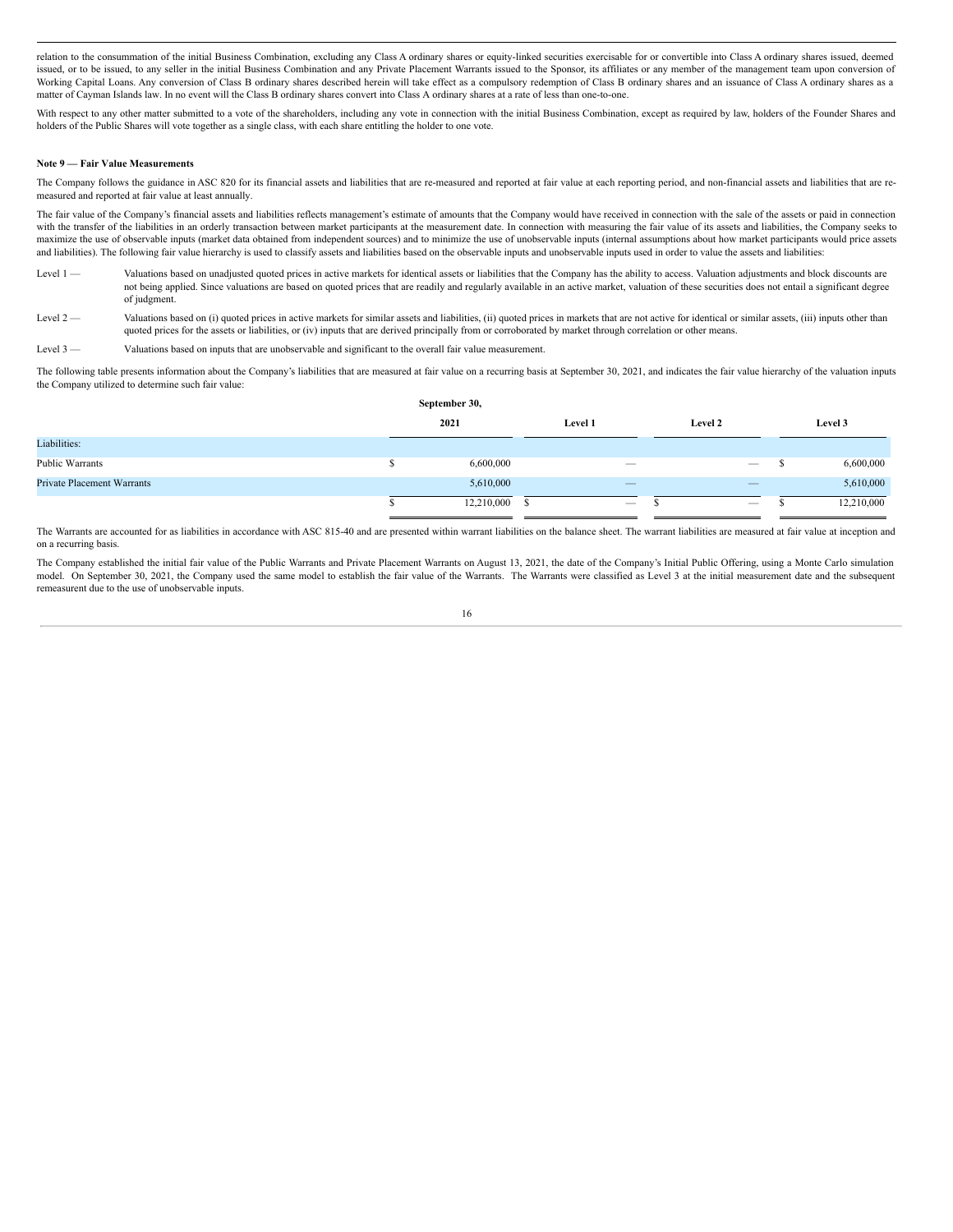The key inputs into the Monte Carlo simulation model were as follows:

| <b>Inputs</b>                                                                              |               | September 30, 2021 |               | <b>August 13, 2021</b> |
|--------------------------------------------------------------------------------------------|---------------|--------------------|---------------|------------------------|
| Risk-free interest rate                                                                    |               | 1.33%              |               | $0.91\%$               |
| Expected term remaining (years)                                                            |               | 5.0                |               | 5.0                    |
| Expected term until merger (years)                                                         |               | 0.92               |               | 0.38                   |
| Estimated probability of successful merger                                                 |               | 80.0%              |               | 95.0%                  |
| <b>Expected volatility</b>                                                                 |               | 15.0%              |               | 29.0%                  |
| Implied Stock price                                                                        | \$            | 9.64               | £.            | 9.18                   |
| Exercise price                                                                             | <sup>\$</sup> | 11.50              | <sup>\$</sup> | 11.50                  |
| The following table presents the changes in the fair value of Level 3 Warrant Liabilities: |               |                    |               |                        |
| Fair Value as of March 9, 2021 (inception)                                                 |               | $\mathbb{S}$       |               |                        |
| Initial measurement on August 13, 2021                                                     |               |                    |               | 28,675,000             |
| Additional warrants issued on August 27, 2021                                              |               |                    |               | 489,800                |
| Change in fair value                                                                       |               |                    |               | (16,954,800)           |
| Fair Value as of September 30, 2021                                                        |               |                    |               | 12,210,000             |

Transfers to/from Levels 1, 2 and 3 are recognized at the end of the reporting period in which a change in valuation technique or methodology occurs. There wereno transfers in or out of Level 3 from other levels in the fair value hierarchy for the period from March 9, 2021 (inception) through September 30, 2021.

The carrying value, excluding gross unrealized holding loss and fair value of held to maturity securities on September 30, 2021 are as follows:

|                          |                         |             |       |       |       |  |            |  |               | <b>Fair Value</b> |  |  |
|--------------------------|-------------------------|-------------|-------|-------|-------|--|------------|--|---------------|-------------------|--|--|
|                          | Carrying<br>Value as of |             | Gross |       |       |  | Gross      |  | as of         |                   |  |  |
|                          |                         |             |       |       |       |  | Unrealized |  | September 30, |                   |  |  |
|                          | September 30, 2021      |             |       | Gains |       |  | Losses     |  |               | 2021              |  |  |
| U.S. Treasury Securities | 205,998,784             |             |       |       | 3,320 |  |            |  |               | 206,002,104       |  |  |
|                          |                         | 205,998,784 |       |       | 3,320 |  |            |  |               | 206,002,104       |  |  |

# **Note 10 — Subsequent Events**

The Company evaluated subsequent events and transactions that occurred after the balance sheet date through the date the financial statement was issued. Based upon this review, the Company did not identify any subsequent events that would have required adjustment or disclosure in the financial statement.

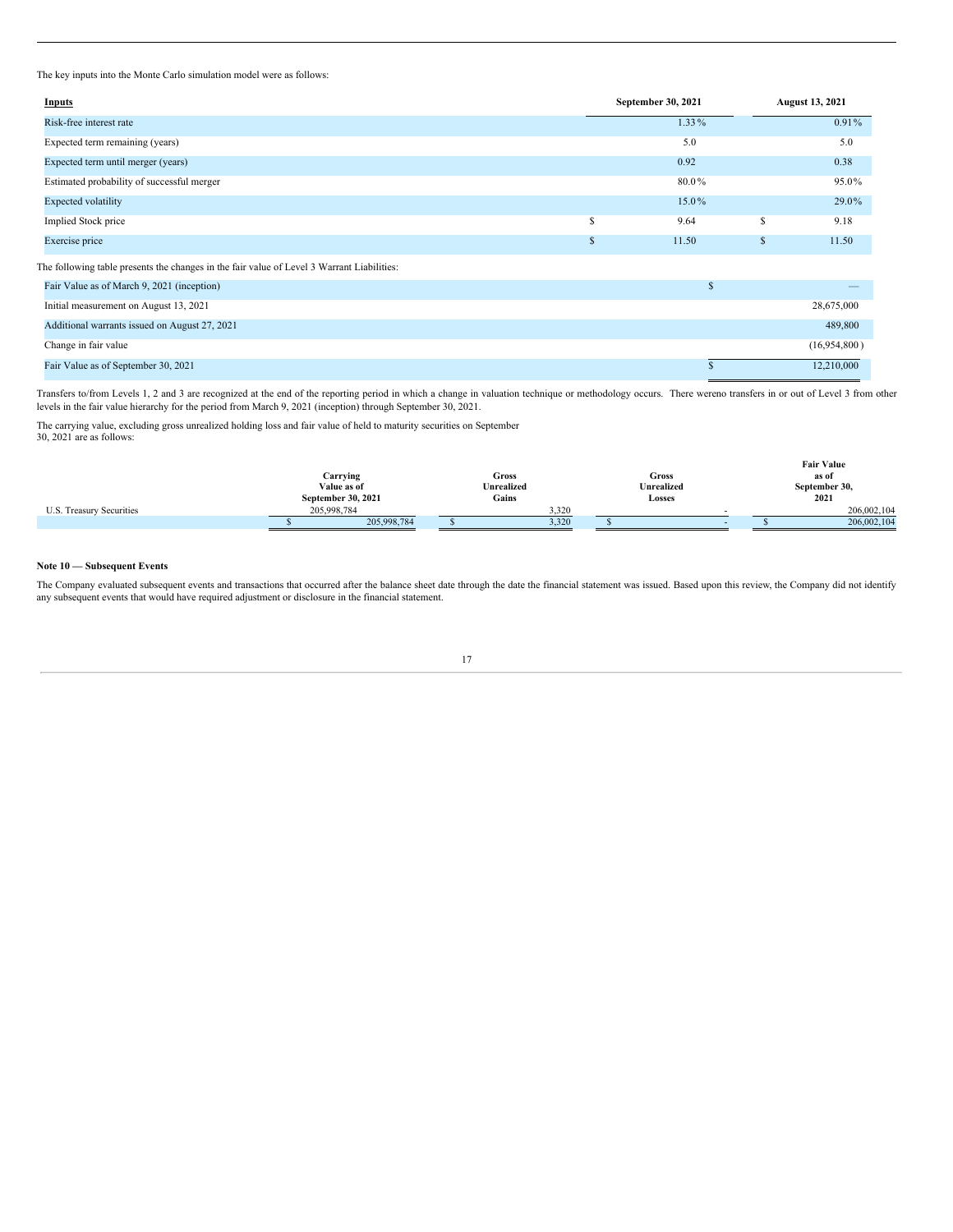#### <span id="page-21-0"></span>**Item 2. Management's Discussion and Analysis of Financial Condition and Results of Operations.**

References to the "Company," "World Quantum Growth Acquisition Corp.," "our," "us" or "we" refer to World Quantum Growth Acquisition Corp. The following discussion and analysis of the Company's financial condition and results of operations should be read in conjunction with the unaudited interim condensed financial statements and the notes thereto contained elsewhere in this report. Certain information contained in the discussion and analysis set forth below includes forward-looking statements that involve risks and uncertainties.

#### **Cautionary Note Regarding Forward-Looking Statements**

This Quarterly Report on Form 10-Q includes forward-looking statements within the meaning of Section 27A of the Eccurities Act of 1933, as amended, and Section 21E of the Exchange Act. We have based these forward-looking statements on our current expectations and projections about future events. These forward-looking statements are subject to known and unknown risks, uncertainties and assumptions about us that may cause our actual results, levels of activity, performance or achievements to be materially different from any future results, levels of activity, performance or achievements expressed or implied by such forward-looking statements. In some cases, you can identify forward-looking statements by terminology such as "may," "should," "could," "would," "expect," "plan," "anticipate," "believe," "estimate," "continue," or the negative of such terms or other similar expressions. Factors that might cause or contribute to such a discrepancy include, but are not limited to, those described in our other SEC filings.

#### **Overview**

We are a newly organized blank check company incorporated on March 9, 2021 as a Cayman Islands exempted company with a business purpose to effect a merger, capital share exchange, asset acquisition, share purchase, reorganization or similar business combination with one or more businesses or assets (the "Business Combination").

The Company's sponsor is World Quantum Growth Acquisition LLC, a Cayman Islands limited liability company (the "Sponsor"). The registration statement for the Company's Initial Public Offering (as defined below) was declared effective by the U.S. Securities and Exchange Commission (the "SEC") on August 10, 2021 (the "Effective Date"). On August 13, 2021, the Company consummated the initial public offering (the "Initial Public Offering" or "IPO") of 20,000,000 units (the "Units" and, with respect to the Class A ordinary shares included in the Units sold, the "Public Shares"), at \$10.00 per Unit generating gross proceeds of \$200,000,000, which is described in Note 3. The Company has granted the underwriter of the IPO a 45-day option to purchase up to an additional 3,000,000 units at the IPO price to cover over-allotments, if any. On August 27, 2021, the Company completed the sale of the Over-Allotment Units to Underwriter (the "Over-Allotment"), generating an aggregate of gross proceeds of \$3,950,000, and incurred \$79,000 in cash underwriting fees.

Transaction costs amounted to \$12,204,610, consisting of \$4,079,000 of underwriting fees, \$7,138,250 of deferred underwriting fees (see Note 7), and \$987,360 of other offering costs. Of the total transaction costs, \$1,004,805 were allocated to expense associated with the warrant liability.

Substantially concurrently with the closing of the Initial Public Offering, we completed the private sale (the "Private Placement") of 8,500,000 warrants (the "Private Placement Warrants") to our Sponsor at a purchase price of \$1.00 per Private Placement Warrant, generating gross proceeds of \$8,500,000. Simultaneously with the closing of the Over-Allotment, the Company consummated the private sale (the "Private Placement") of an aggregate of 118,500 private warrants (the "Private Placement Warrants") at a purchase price of \$1.00 per Private Placement Warrant to World Quantum Growth Acquisition LLC (the "Sponsor"), generating gross proceeds of \$118,500.

Following the closing of the IPO on August 13, 2021, an amount of \$202,000,000 (\$10.10 per Unit) from the net proceeds of the sale of the Units in the IPO and the sale of the Private Placement Warrants was placed in a trust account (the "Trust Account") and may only be invested in U.S. government treasury obligations with a maturity of 185 days or less or in money market funds meeting certain conditions under Rule 2a-7 under the Investment Company Act which invest only in direct U.S. government treasury obligations. Except with respect to interest earned on the funds held in the Trust Account that may be released to the Company to pay its income taxes, if any, the Company's amended and restated memorandum and articles of association, as discussed below and subject to the requirements of law<br>and regulation, will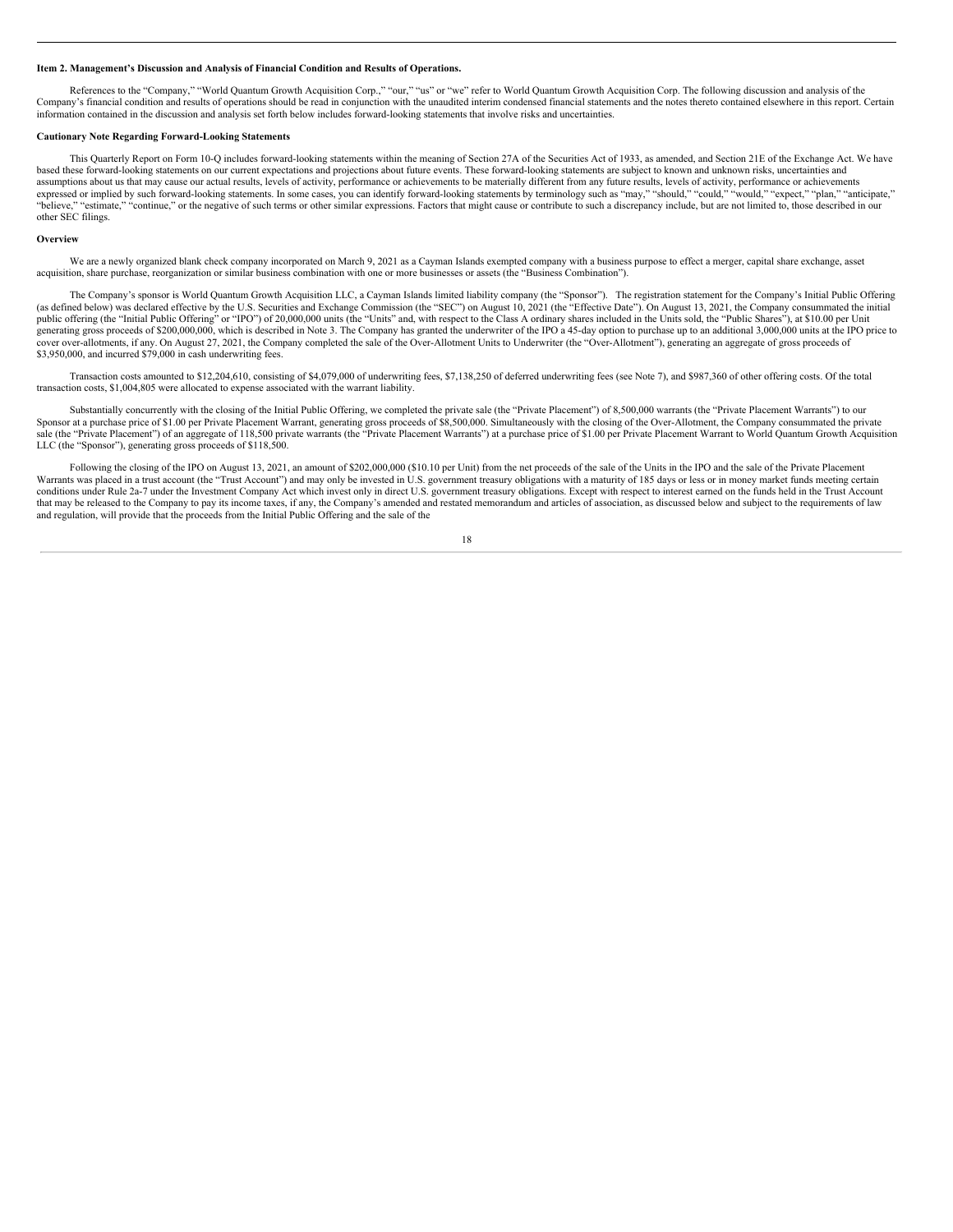Private Placement Warrants held in the Trust Account will not be released from the Trust Account (1) to the Company, until the completion of the initial Business Combination, or (2) to the Company's Public Shareholders, until the earlier of (a) the completion of the initial Business Combination, and then only in connection with those Class A ordinary shares that such shareholders properly elected to redeem, subject to the limitations described herein, (b) the redemption of any Public Shares properly tendered in connection with a shareholder vote to amend the Company's amended and restated memorandum and articles of association (A) to modify the substance or timing of the Company's obligation to provide holders of the Class A ordinary shares the right to have their shares redeemed in connection with the initial Business Combination or to redeem 100% of the Public Shares if the Company does not complete the initial Business Combination within 18 months from the closing of the Initial Public Offering or (B) with respect to any other provision relating to the rights of holders of the Class A ordinary shares, and (c) the redemption of the Public Shares if the Company has not consummated the initial Business Combination within 18 months from the closing of the Initial Public Offering, subject to applicable law.

The Company will provide the Public Shareholders with the opportunity to redeem all or a portion of their Public Shares upon the completion of the initial Business Combination either (i) in connection with a shareholder meeting called to approve the Business Combination or (ii) by means of a tender offer. The decision as to whether the Company will seek shareholder approval of a proposed Business Combination or conduct a tender offer will be made by the Company, solely in its discretion, and will be based on a variety of factors such as the timing of the transaction and whether the terms of the transaction would require the Company to seek shareholder approval under applicable law or stock exchange listing requirement. The Public Shareholders will be entitled to redeem all or a portion of their Class A ordinary shares upon the completion of the initial Business Combination at a per-share price, payable in cash, equal to the aggregate amount then on deposit in the Trust Account calculated as of two business days prior to the consummation of the initial Business Combination, including interest earned on the funds held in the Trust Account and not previously released to the Company to pay its income taxes, if any, divided by the number of the then-outstanding Public Shares, subject to the limitations described herein.

The Company has only 18 months from the closing of the Initial Public Offering (the "Combination Period") to complete the initial Business Combination. If the Company has not completed the initial Business Combination within the Combination Period, the Company will: (i) cease all operations except for the purpose of winding up; (ii) as promptly as reasonably possible but not more than ten business days thereafter, redeem the Public Shares, at a per-share price, payable in cash, equal to the aggregate amount then on deposit in the Trust Account, including interest earned on the funds held in the Trust Account and not previously released to the Company to pay its income taxes, if any (less up to \$100,000 of interest to pay dissolution expenses) divided by the number of the then-outstanding Public Shares, which redemption will completely extinguish Public Shareholders' rights as shareholders (including the right to receive further liquidation distributions, if any); and (iii) as promptly as reasonably possible following such redemption, subject to the approval of the Company's remaining shareholders and the board of directors, liquidate and dissolve, subject in the case of clauses (ii) and (iii), to the Company's obligations under Cayman Islands law to provide for claims of creditors and the requirements of other applicable law.

The Sponsor and each member of the management team have entered into an agreement with the Company pursuant to which they have agreed to (i) waive their redemption rights with respect to their Class B ordinary shares (the "Founder Shares"), (ii) waive their redemption rights with respect to their Founder Shares and Public Shares in connection with a shareholder vote to approve an amendment to the Company's amended and restated memorandum and articles of association (A) that would modify the substance or timing of the Company's obligation to provide holders of the Class A ordinary shares the right to have their shar Combination Period or (B) with respect to any other provision relating to the rights of holders of the Class A ordinary shares and (iii) waive their rights to liquidating distributions from the Trust Account with respect to any Founder Shares they hold if the Company fails to consummate the initial Business Combination within the Combination Period (although they will be entitled to liquidating distributions from the Trust Account with respect to any Public Shares they hold if the Company fails to complete the initial Business Combination within the Combination Period).

The Sponsor has agreed that it will be liable to the Company if and to the extent any claims by a third party for services rendered or products sold to the Company (other than the Company's independent registered public accounting firm), or a prospective target business with which the Company has entered into a transaction agreement,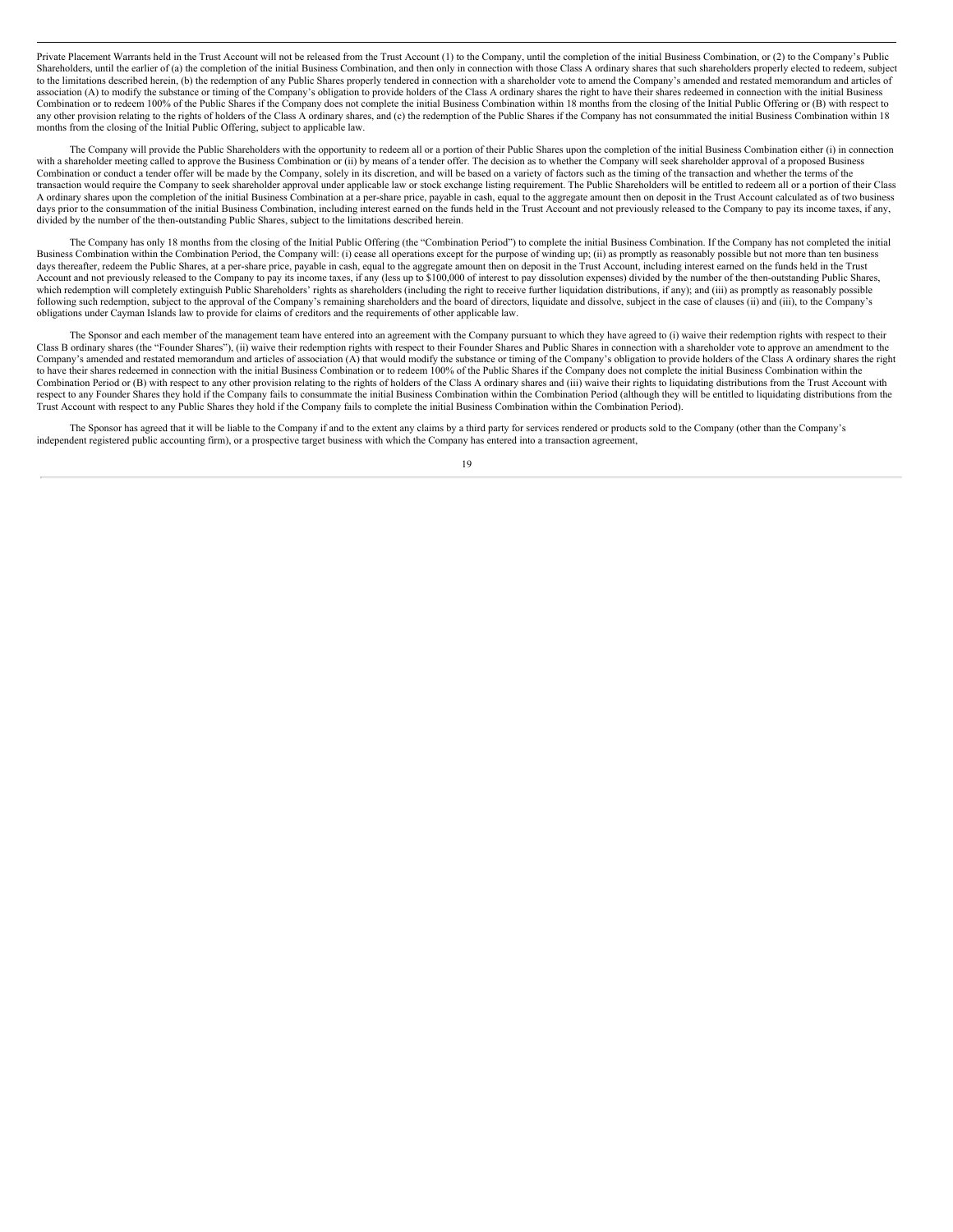reduce the amounts in the Trust Account to below the lesser of (i) \$10.10 per Public Share and (ii) the actual amount per Public Share held in the Trust Account as of the date of the liquidation of the Trust Account if less than \$10.10 per Public Share due to reductions in the value of the trust assets, in each case net of the interest that may be withdrawn to pay its tax obligations, provided that such liability will not apply to any claims by a third-party or prospective target business that executed a waiver of any and all rights to seek access to the Trust Account nor will it apply to any claims under the Company's indemnity of the underwriter of the Initial Public Offering against certain liabilities, including liabilities under the Securities Act. However, the Company has not asked the Sponsor to reserve for such indemnification obligations, nor has the Company independently verified whether the Sponsor has sufficient funds to satisfy its indemnity obligations and the Company believes that the Sponsor's only assets are securities of the Company. Therefore, the Company cannot assure you that the Sponsor would be able to satisfy those obligations.

#### **Liquidity and Capital Resources**

As of September 30, 2021 we had approximately \$1.4 million in cash, and working capital of approximately \$1.1 million. Prior to the completion of the Initial Public Offering, our liquidity needs have been satisfied through receipt of \$25,000, or approximately \$0.003 per share, from the initial shareholders to cover certain offering costs in consideration for the Founder Shares, and the loan under an unsecured promissory note from the Sponsor of up to \$300,000. The promissory note from the Sponsor was paid in full on August 13, 2021.

In addition, in order to finance transaction costs in connection with a Business Combination, the Sponsor or an affiliate of the Sponsor or certain of the Company's officers and directors may, but are not obligated to, provide the Company Working Capital Loans. As of September 30, 2021, there were no amounts outstanding under any Working Capital Loans.

Based on the foregoing, management believes that the Company will have sufficient working capital and borrowing capacity to meet its needs through the earlier of the consummation of a Business Combination or one year from this filing. Over this time period, we will be using these funds to pay existing accounts payable, identifying and evaluating prospective initial Business Combination candidates, performing due diligence on prospective target businesses, paying for travel expenditures, selecting the target business to merge with or acquire, and structuring, negotiating and consummating the Business Combination.

#### **Risks and Uncertainties**

Management continues to evaluate the impact of the COVID-19 pandemic and has concluded that while it is reasonably possible that the virus could have a negative effect on our financial position, results of its operations, and/or search for a target company, the specific impact is not readily determinable as of the date of these financial statements. The financial statements do not include any adjustments that might result from the outcome of this uncertainty.

#### **Results of Operations**

All activity for the period from March 9, 2021 (inception) through September 30, 2021 relates to our formation, the Initial Public Offering and, since the closing of the Initial Public Offering, thesearch for a prospective initial Business Combination candidate. Except as set forth in the immediately preceding sentence, we have neither engaged in any operations nor generated any revenues to date. We will not generate any operating revenues until after the completion of our initial Business Combination, at the earliest. We will generate non-operating income in the form of interest income on cash and cash equivalents from the proceeds derived from the Initial Public Offering. We expect to incur increased expenses as a result of being a public company (for legal, financial reporting, accounting and auditing compliance), as well as for due diligence expenses.

For the period from March 9, 2021 (inception) to September 30, 2021, we had net income of \$11,083,353. We incurred \$136,028 of formation and operating costs (not charged against shareholders' equity), consisting mostly of general and administrative expenses. The Company also recorded unrealized gain in change in fair value of warrant liabilities of \$16,954,800, loss on sale of Private Placement Warrants of \$4,740,175, warrant issuance costs of \$1,004,805, and interest income from trust amounting to \$9,561.

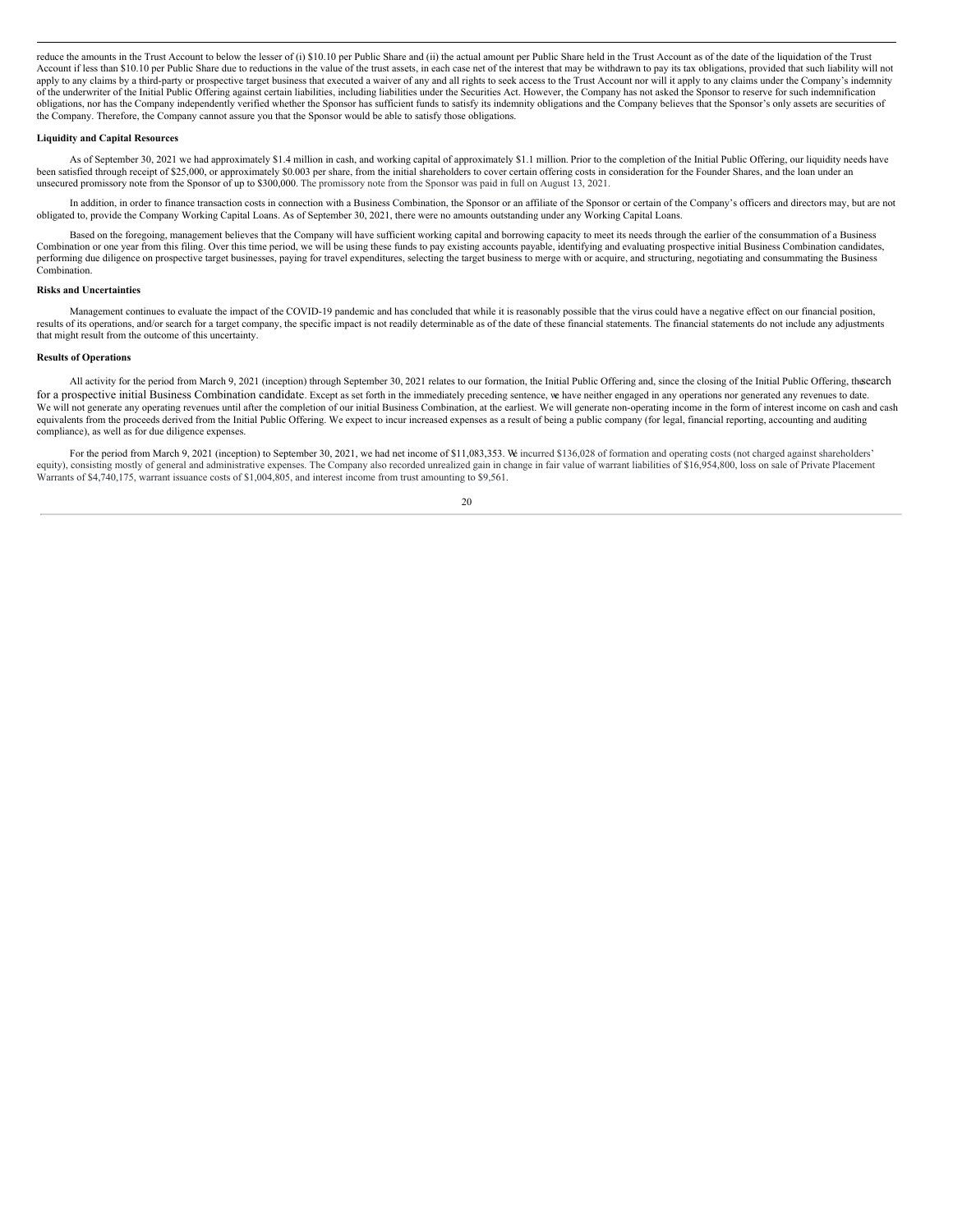For the three months ended September 30, 2021, we had a net income of approximately \$11,099,834. We incurred \$119,547 of formation and operating costs. The Company also recorded unrealized gain in change in fair value of warrant liabilities of \$16,954,800, loss on sale of Private Placement Warrants of \$4,740,175, warrant issuance costs of \$1,004,805, and interest income from trust amounting to \$9,561.

#### **Contractual Obligations**

We do not have any long-term debt obligations, capital lease obligations, operating lease obligations, purchase obligations or long-term liabilities.

#### *Administrative Services Agreement*

Commencing on the date that our securities are first listed on the New York Stock Exchange, we agreed to pay the Sponsor\$10,000 per month for office space, secretarial and administrative services provided to members of our founding team. Upon completion of the initial Business Combination or our liquidation, we will cease paying such monthly fees. For the three months ended September 30, 2021, \$16,774 has been accrued or paid thereunder.

#### *Registration Rights*

The holders of the Founder Shares, Private Placement Warrants, Class A ordinary shares underlying the Private Placement Warrants and Warrants that may be issued upon conversion of Working Capital Loans (and any Class A ordinary shares issuable upon the exercise of the Private Placement Warrants and Warrants that may be issued upon conversion of Working Capital Loans) will be entitled to registration rights pursuant to a registration and shareholder rights agreement. The holders of these securities are entitled to make up to three demands, excluding short form demands, that we register such securities. In addition, the holders have certain "piggy-back" registration rights with respect to registration statements filed subsequent to our completion of the initial Business Combination. We will bear the expenses incurred in connection with the filing of any such registration statements.

#### *Underwriting Agreement*

The underwriter is entitled to a deferred underwriting discount of 3.5% of the gross proceeds of the Initial Public Offering, or \$7,138,250, held in the Trust Account upon the completion of the Company's initial Business Combination subject to the terms of the underwriting agreement.

#### **Critical Accounting Policies**

#### *Warrant Liabilities*

The Company evaluated the Public Warrants and Private Placement Warrants (collectively, "Warrants", which are discussed in Note 3, Note 4 and Note 8) in accordance with ASC 815-40, "Derivatives and Hedging - Contracts in Entity's Own Equity", and concluded that a provision in the Warrant Agreement related to certain tender or exchange offers precludes the Warrants from being accounted for as components of equity. As the Warrants meet the definition of a derivative as contemplated in ASC 815, the Warrants are recorded as derivative liabilities on the balance sheet and measured at fair value at inception (on the date of the IPO) and at each reporting date in accordance with ASC 820, "Fair Value Measurement", with changes in fair value recognized in the statement of operations in the period of change.

#### *Of ering Costs*

The Company complies with the requirements of the ASC 340-10-S99-1. Offering costs consisted of legal, accounting, underwriting fees and other costs incurred through the IPO that were directly related to the Public Offering. Offering costs are allocated to the separable financial instruments issued in the IPO based on a relative fair value basis, compared to total proceeds received. Offering costs associated with warrant liabilities are expensed as incurred, and presented as non-operating expenses in the statement of operations. Offering costs associated with the Class A ordinary shares were charged to temporary equity upon the completion of the Initial Public Offering. Transaction costs amounted to \$12,204,610, of which \$1,004,805 were allocated to expense associated with the warrant liability.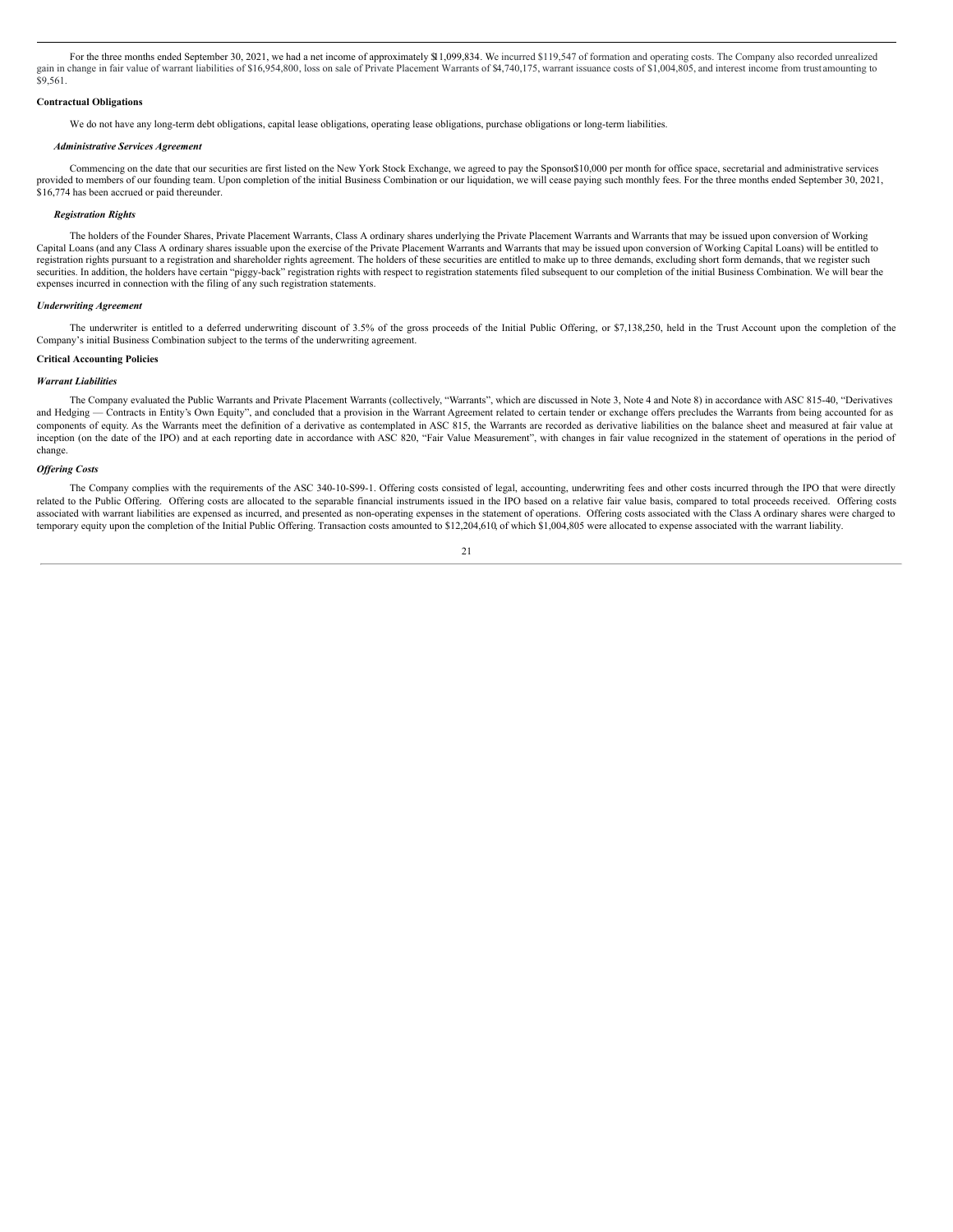#### *Class A Ordinary Shares Subject to Possible Redemption*

All of the 20,395,000 Class A ordinary share sold as part of the Units in the IPO contain a redemption feature which allows for the redemption of such public shares in connection with the Company's liquidation, if there is a stockholder vote or tender offer in connection with the Business Combination and in connection with certain amendments to the Company's certificate of incorporation. In accordance with SEC and its staff's guidance on redeemable equity instruments, which has been codified in ASC 480-10-S99, redemption provisions not solely within the control of the Company require ordinary share subject to redemption to be classified outside of permanent equity.

The Class A ordinary share is subject to SEC and its staff's guidance on redeemable equity instruments, which has been codified in ASC 480-10-S99. If it is probable that the equity instrument will become redeemable, the Company has the option to either accrete changes in the redemption value over the period from the date of issuance (or from the date that it becomes probable that the instrument will become redeemable, if later) to the earliest redemption date of the instrument or to recognize changes in the redemption value immediately as they occur and adjust the carrying amount of the instrument to equal the redemption value at the end of each reporting period. The Company recognizes changes in redemption value immediately as they occur. Immediately upon the closing of the IPO, the Company recognized the accretion from initial book value to redemption amount value. The change in the carrying value of redeemable ordinary share resulted in charges against additional paid-in capital and accumulated deficit.

#### **Off-Balance Sheet Arrangements**

As of September 30, 2021, we did not have any off-balance sheet arrangements as defined in Item 303(a)(4)(ii) of Regulation S-K.

#### **Inflation**

We do not believe that inflation had a material impact on our business, revenues or operating results during the period presented.

#### **Emerging Growth Company Status**

We are an "emerging growth company," as defined in Section 2(a) of the Securities Act, as modified by the Jumpstart our Business Startups Act of 2012, (the "JOBS Act"), and may take advantage of certain exemptions from various reporting requirements that are applicable to other public companies that are not emerging growth companies including, but not limited to, not being required to comply with the auditor attestation requirements of Section 404 of the Sarbanes-Oxley Act, reduced disclosure obligations regarding executive compensation in its periodic reports and proxy statements, and exemptions from the requirements of holding a nonbinding advisory vote on executive compensation and stockholder approval of any golden parachute payments not previously approved.

Further, Section 102(b)(1) of the JOBS Act exempts emerging growth companies from being required to comply with new or revised financial accounting standards until private companies (that is, those that have not had a Securities Act registration statement declared effective or do not have a class of securities registered under the Exchange Act) are required to comply with the new or revised financial accounting standards. The JOBS Act provides that a company can elect to opt out of the extended transition period and comply with the requirements that apply to non-emerging growth companies but any such election to opt out is irrevocable. We have elected not to opt out of such extended transition period which means that when a standard is issued or revised and it has different application dates for public or private companies, the Company, as an emerging growth company, can adopt the new or revised standard at the time private companies adopt the new or revised standard. This may make comparison of our financial statements with another public company which is neither an emerging growth company nor an emerging growth company which has opted out of using the extended transition period difficult or impossible because of the potential differences in accounting standards used.

#### <span id="page-25-0"></span>**Item 3. Quantitative and Qualitative Disclosures About Market Risk.**

We are a smaller reporting company as defined by Rule 12b-2 of the Exchange Act and are not required to provide the information otherwise required under this item.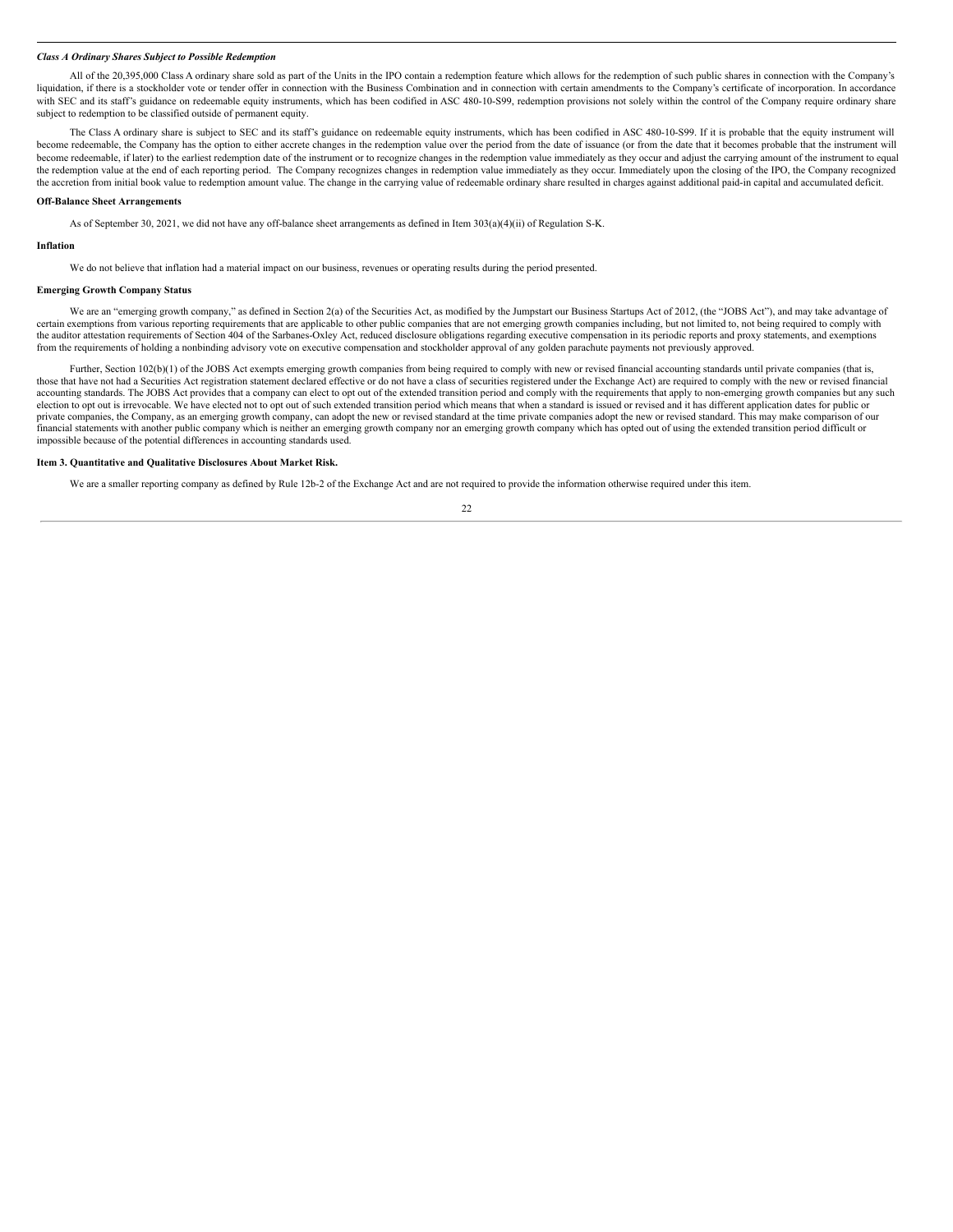#### <span id="page-26-0"></span>**Item 4. Controls and Procedures.**

#### *Evaluation of Disclosure Controls and Procedures*

Disclosure controls and procedures are designed to ensure that information required to be disclosed by us in our Exchange Act reports is recorded, processed, summarized, and reported within the time periods specified in the SEC's rules and forms, and that such information is accumulated and communicated to our management, including our principal executive officer and principal financial officer or persons performing similar functions, as appropriate to allow timely decisions regarding required disclosure.

Under the supervision and with the participation of our chief executive officer and chief financial officer, we conducted an evaluation of the effectiveness of our disclosure controls and procedures as of the end of the fiscal quarter ended September 30, 2021, as such term is defined in Rules 13a-15(e) and 15d-15(e) under the Exchange Act. Based on this evaluation, our chief executive officer and chief financial officer have concluded that during the period covered by this report, our disclosure controls and procedures were not effective, due to the restatement of our financial statement as of August 13, 2021 for the classification of redeemable Class A Shares, as described below, which constitutes a material weakness in our internal control over financial reporting. In light of this material weakness, we performed additional analysis as deemed necessary to ensure that our unaudited interim financial statements were prepared in accordance with U.S. generally accepted accounting principles. Accordingly, management believes that the financial statements included in this Quarterly Report on Form 10-Q present fairly in all material respects our financial position, results of operations and cash flows for the period presented.

Regarding the restatement to Company's balance sheet included on the Company's Form 8-K, as filed with the SEC on August 20, 2021, certain redemption provisions not solely within the control of the Company require common stock subject to redemption to be classified outside of permanent equity. The Company had previously classified a portion of the Class A common stock in permanent equity. The Company restated its financial statements to classify all Class A common stock as temporary equity and any related impact, as the threshold in its charter would not change the nature of the underlying shares as redeemable and thus would be required to be disclosed outside of permanent equity.

#### *Changes in Internal Control over Financial Reporting*

There was no change in our internal control over financial reporting that occurred during the fiscal quarter ended September 30, 2021 covered by this Quarterly Report on Form 10-Q that has materially affected, or is reasonably likely to materially affect, our internal control over financial reporting.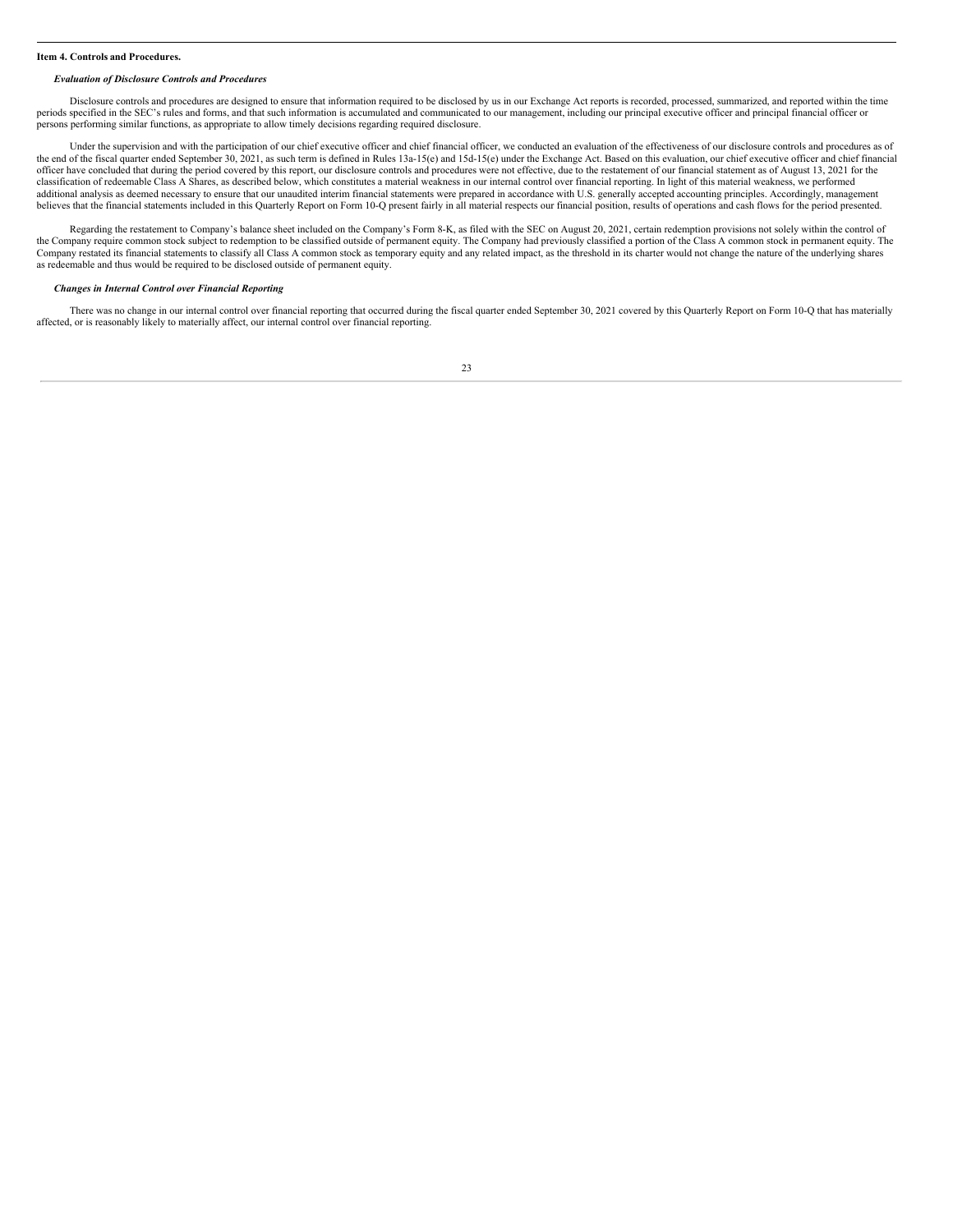#### **PART II - OTHER INFORMATION**

#### <span id="page-27-1"></span><span id="page-27-0"></span>**Item 1. Legal Proceedings.**

None.

#### <span id="page-27-2"></span>**Item 1A. Risk Factors.**

Factors that could cause our actual results to differ materially from those in this Quarterly Report on Form 10-Q are any of the risks described in our final prospectus relating to the Initial Public Offering dated August 10, 2021 filed with the SEC on August 12, 2021 (the "Prospectus"). Any of these factors could result in a significant or material adverse effect on our results of operations or financial condition. Additional risk factors not presently known to us or that we currently deem immaterial may also impair our business or results of operations.

#### <span id="page-27-3"></span>**Item 2. Unregistered Sales of Equity Securities and Use of Proceeds.**

On March 15, 2021, our Sponsor paid \$25,000, or approximately \$0.003 per share, to cover certain offering costs in consideration for 8,625,000 Class B ordinary shares, par value \$0.0001. On July 22, 2021, we effected a share surrender resulting in its Sponsor surrendering 2,875,000 Class B ordinary shares. As a result of such share surrender, our initial shareholders currently held 5,750,000 Class B ordinary shares, 750,000 of which were subject to forfeiture depending on the extent to which the underwriter's over-allotment option is exercised. Each of Sharda Cherwoo, Peter K. Lenardos and Emer Timmons currently owns 25,000 Class B ordinary shares noted above, which were transferred to them from the Sponsor on April 27, 2021. On August 27, 2021, the Underwriters partially exercised the overallotment option and purchased an additional 395,000 Units, and forfeited the remainder of the option when it expired. Accordingly, on September 24, 2021, the Sponsor surrendered to the Company for cancellation, 651,250 Class B ordinary shares, resulting in the initial shareholders holding an aggregate of 5,098,750 Class B ordinary shares, and none subject to forfeiture any longer.

Our Sponsor is an accredited investor for purposes of Rule 501 of Regulation D. Each of the equity holders in our Sponsor is an accredited investor under Rule 501 of Regulation D. The sole business of our Sponsor is to act as the Company's sponsor in connection with this offering. The limited partnership agreement of our Sponsor provides that its partnership interests may only be transferred to our officers or directors or other persons affiliated with our Sponsor, or in connection with estate planning transfers.

Simultaneously with the closing of the IPO, the Sponsor purchased an aggregate of 8,500,000 Private Placement Warrants at a purchase price of \$1.00 per Private Placement Warrant, generating gross proceeds to the Company of \$8,500,000. A portion of the proceeds from the sale of the Private Placement Warrants amounting to \$6,000,000 was added to the proceeds from the IPO held in the Trust Account. If the Company does not complete a Business Combination within the Combination Period, the Private Placement Warrants will expire worthless.

The Private Placement Warrants (including the Class A ordinary shares issuable upon exercise of such warrants) will not be transferable, assignable or saleable until 30 days after the completion of the initial Business Combination and they will not be redeemable by the Company so long as they are held by the Sponsor, members of the Sponsor or their permitted transferees. If the Private Placement Warrants are held by holders other than the Sponsor or its permitted transferees, the Private Placement Warrants will be redeemable by the Company in all redemption scenarios and exercisable by the holders on the same basis as the Public Warrants. The Private Placement Warrants, which were purchased by the Sponsor, are substantially similar to the Public Warrants, except that if held by the Sponsor or their respective permitted transferees, they (i) may be exercised for cash or on a cashless basis, (ii) are not subject to being called for redemption under certain redemption scenarios and (iii) subject to certain limited exceptions, will be subject to transfer restrictions until 30 days following the consummation of the Company's initial business combination. If the Private Placement Warrants are held by holders other than the Sponsor or their respective permitted transferees, the Private Placement Warrants will be redeemable by the Company under all redemption scenarios and exercisable by holders on the same basis as the Public Warrants. The Private Placement Warrants have been issued pursuant to, and are governed by the Warrant Agreement. No underwriting discounts or commissions were paid with respect to such sale. The issuance of the Private Placement Warrants was made pursuant to the exemption from registration contained in Section 4(a)(2) of the Securities Act of 1933, as amended.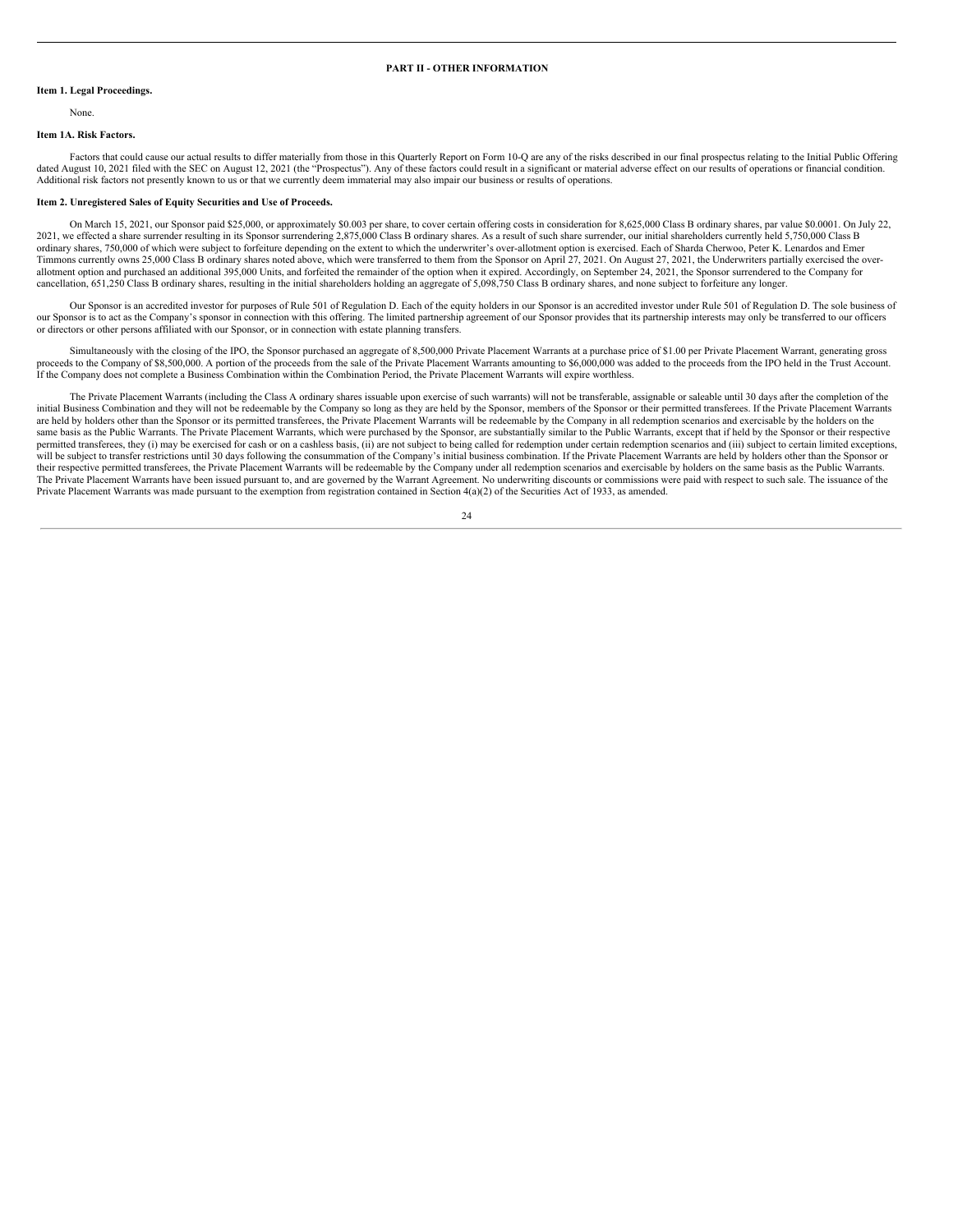#### <span id="page-28-0"></span>**Item 3. Defaults upon Senior Securities.**

None.

# <span id="page-28-1"></span>**Item 4. Mine Safety Disclosures.**

Not applicable.

# <span id="page-28-2"></span>**Item 5. Other Information.**

None.

# <span id="page-28-3"></span>**Item 6. Exhibits.**

| <b>Exhibit Number</b> | <b>Description</b>                                                                                                                                                                                                                                  |
|-----------------------|-----------------------------------------------------------------------------------------------------------------------------------------------------------------------------------------------------------------------------------------------------|
| $31.1*$               | Certification of Chief Executive Officers (Principal Executive Officer) Pursuant to Rules 13a-14(a) and 15d-14(a) under the Securities Exchange Act of 1934, as Adopted Pursuant to<br>Section 302 of the Sarbanes-Oxley Act of 2002.               |
| $31.2*$               | Certification of Chief Financial Officer (Principal Financial and Accounting Officer) Pursuant to Rules 13a-14(a) and 15d-14(a) under the Securities Exchange Act of 1934, as Adopted<br>Pursuant to Section 302 of the Sarbanes-Oxley Act of 2002. |
| $32.1**$              | Certification of Chief Executive Officers (Principal Executive Officer) Pursuant to 18 U.S.C. Section 1350, as Adopted Pursuant to Section 906 of the Sarbanes-Oxley Act of 2002.                                                                   |
| $32.2**$              | Certification of Chief Financial Officer (Principal Financial and Accounting Officer) Pursuant to 18 U.S.C. Section 1350, as Adopted Pursuant to Section 906 of the Sarbanes-Oxley Act<br>of $2002$ .                                               |
| $101$ . INS*          | Inline XBRL Instance Document (the instance document does not appear in the Interactive Data File because its XBRL tags are embedded within the Inline XBRL document)                                                                               |
| 101.SCH*              | Inline XBRL Taxonomy Extension Schema Document                                                                                                                                                                                                      |
| $101.CAL*$            | Inline XBRL Taxonomy Extension Calculation Linkbase Document                                                                                                                                                                                        |
| $101.DEF*$            | Inline XBRL Taxonomy Extension Definition Linkbase Document                                                                                                                                                                                         |
| $101.LAB*$            | Inline XBRL Taxonomy Extension Label Linkbase Document                                                                                                                                                                                              |
| 101.PRE*              | Inline XBRL Taxonomy Extension Presentation Linkbase Document                                                                                                                                                                                       |
| $104*$                | Cover Page Interactive Data File (formatted as inline XBRL and contained in Exhibit 101)                                                                                                                                                            |

\* Filed herewith.

\*\* These certifications are furnished to the SEC pursuant to Section 906 of the Sarbanes-Oxley Act of 2002 and are deemed not filed for purposes of Section 18 of the Securities Exchange Act of 1934, as amended, nor shall t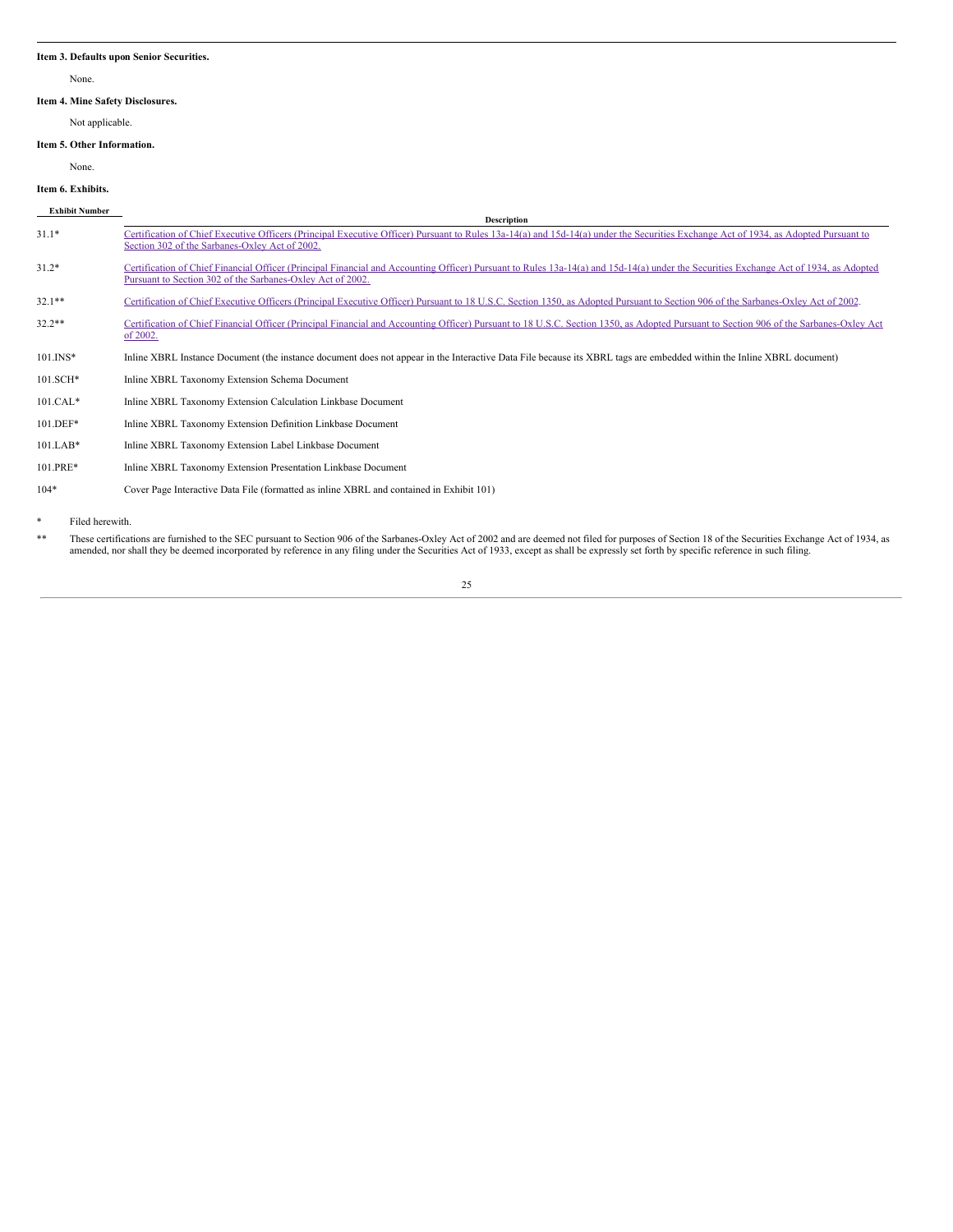# **SIGNATURE**

<span id="page-29-0"></span>Pursuant to the requirements of the Securities Exchange Act of 1934, the registrant has duly caused this report to be signed on its behalf by the undersigned hereunto duly authorized.

By: /s/ Xavier Rolet

Name: Xavier Rolet

Title: Chief Executive Officer

Dated: December 17, 2021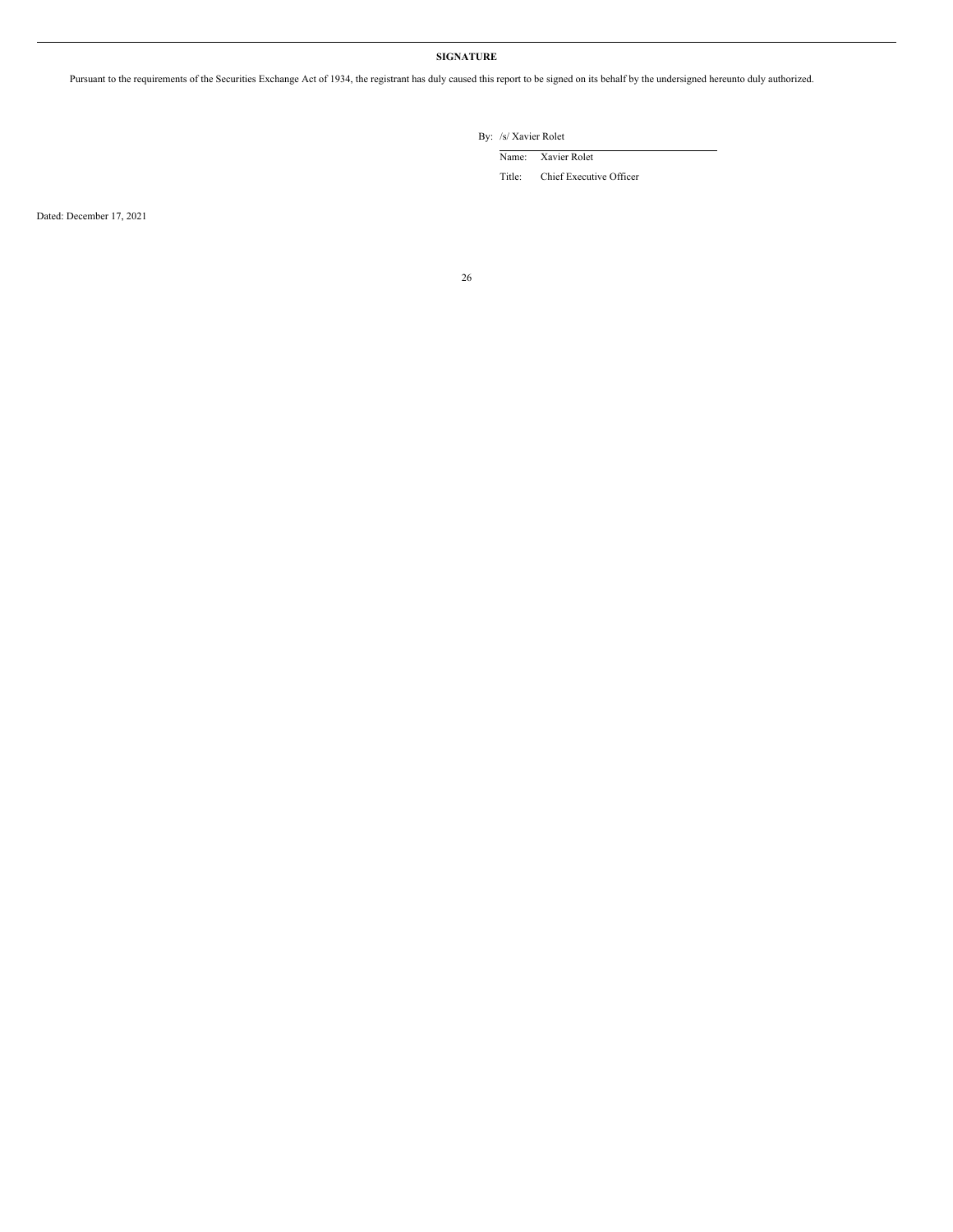# **CERTIFICATION PURSUANT TO RULES 13a-14(a) AND 15d-14(a) UNDER THE SECURITIES EXCHANGE ACT OF 1934, AS ADOPTED PURSUANT TO SECTION 302 OF THE SARBANES-OXLEY ACT OF 2002**

# <span id="page-30-0"></span>I, Xavier Rolet, certify that:

- 1. I have reviewed this Quarterly Report on Form 10-Q of World Quantum Growth Acquisition Corp.;
- 2. Based on my knowledge, this report does not contain any untrue statement of a material fact or omit to state a material fact necessary to make the statements made, in light of the circumstances under which such statements were made, not misleading with respect to the period covered by this report;
- 3. Based on my knowledge, the financial statements, and other financial information included in this report, fairly present in all material respects the financial condition, results of operations and cash flows of the registrant as of, and for, the periods presented in this report;
- 4. The registrant's other certifying officer and I are responsible for establishing and maintaining disclosure controls and procedures (as defined in Exchange Act Rules 13a-15(e) and 15d-15(e)) for the registrant and have:
	- a) Designed such disclosure controls and procedures, or caused such disclosure controls and procedures to be designed under our supervision, to ensure that material information relating to the registrant, including its consolidated subsidiaries, is made known to us by others within those entities, particularly during the period in which this report is being prepared;
	- b) [Paragraph omitted pursuant to SEC Release Nos. 33-8238/34-47986 and 33-8392/34-49313];
	- c) Evaluated the effectiveness of the registrant's disclosure controls and procedures and presented in this report our conclusions about the effectiveness of the disclosure controls and procedures, as of the end of the period covered by this report based on such evaluation; and
	- d) Disclosed in this report any change in the registrant's internal control over financial reporting that occurred during the registrant's most recent fiscal quarter (the registrant's fourth fiscal quarter in the case of an annual report) that has materially affected, or is reasonably likely to materially affect, the registrant's internal control over financial reporting; and
- 5. The registrant's other certifying officer and I have disclosed, based on our most recent evaluation of internal control over financial reporting, to the registrant's auditors and the audit committee of the registrant's board of directors (or persons performing the equivalent functions):
	- (a) All significant deficiencies and material weaknesses in the design or operation of internal control over financial reporting which are reasonably likely to adversely affect the registrant's ability to record, process, summarize and report financial information; and
	- (b) Any fraud, whether or not material, that involves management or other employees who have a significant role in the registrant's internal control over financial reporting.

Date: December 17, 2021 By: /s/ Xavier Rolet

Xavier Rolet Chief Executive Officer (Principal Executive Officer)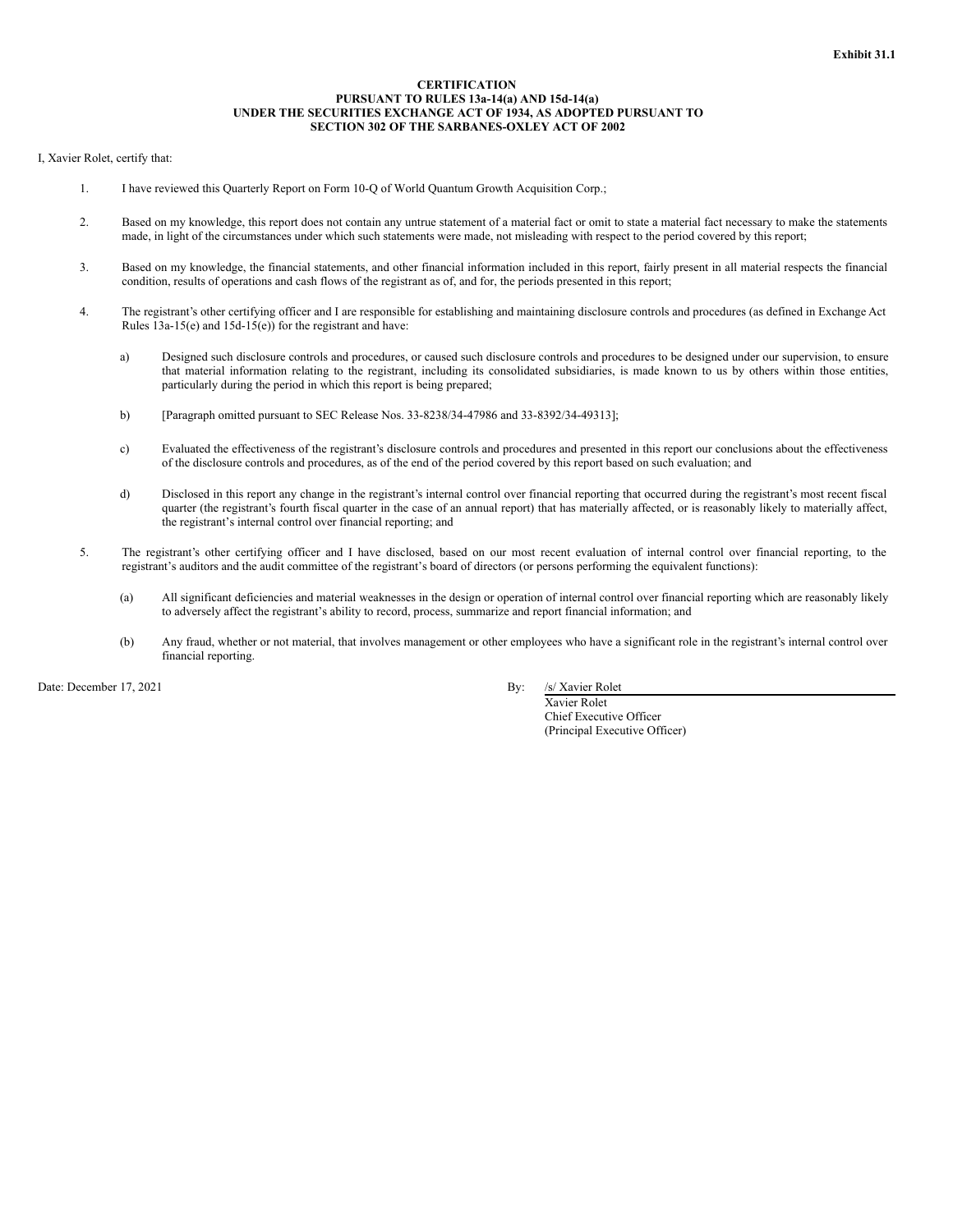# **CERTIFICATION PURSUANT TO RULES 13a-14(a) AND 15d-14(a) UNDER THE SECURITIES EXCHANGE ACT OF 1934, AS ADOPTED PURSUANT TO SECTION 302 OF THE SARBANES-OXLEY ACT OF 2002**

# <span id="page-31-0"></span>I, Serge Harry, certify that:

- 1. I have reviewed this Quarterly Report on Form 10-Q of World Quantum Growth Acquisition Corp.;
- 2. Based on my knowledge, this report does not contain any untrue statement of a material fact or omit to state a material fact necessary to make the statements made, in light of the circumstances under which such statements were made, not misleading with respect to the period covered by this report;
- 3. Based on my knowledge, the financial statements, and other financial information included in this report, fairly present in all material respects the financial condition, results of operations and cash flows of the registrant as of, and for, the periods presented in this report;
- 4. The registrant's other certifying officer and I are responsible for establishing and maintaining disclosure controls and procedures (as defined in Exchange Act Rules 13a-15(e) and 15d-15(e)) for the registrant and have:
	- a) Designed such disclosure controls and procedures, or caused such disclosure controls and procedures to be designed under our supervision, to ensure that material information relating to the registrant, including its consolidated subsidiaries, is made known to us by others within those entities, particularly during the period in which this report is being prepared;
	- b) [Paragraph omitted pursuant to SEC Release Nos. 33-8238/34-47986 and 33-8392/34-49313];
	- c) Evaluated the effectiveness of the registrant's disclosure controls and procedures and presented in this report our conclusions about the effectiveness of the disclosure controls and procedures, as of the end of the period covered by this report based on such evaluation; and
	- d) Disclosed in this report any change in the registrant's internal control over financial reporting that occurred during the registrant's most recent fiscal quarter (the registrant's fourth fiscal quarter in the case of an annual report) that has materially affected, or is reasonably likely to materially affect, the registrant's internal control over financial reporting; and
- 5. The registrant's other certifying officer and I have disclosed, based on our most recent evaluation of internal control over financial reporting, to the registrant's auditors and the audit committee of the registrant's board of directors (or persons performing the equivalent functions):
	- (a) All significant deficiencies and material weaknesses in the design or operation of internal control over financial reporting which are reasonably likely to adversely affect the registrant's ability to record, process, summarize and report financial information; and
	- (b) Any fraud, whether or not material, that involves management or other employees who have a significant role in the registrant's internal control over financial reporting.

Date: December 17, 2021 By: /s/ Serge Harry

Serge Harry Chief Financial Officer (Principal Financial Officer and Accounting Officer)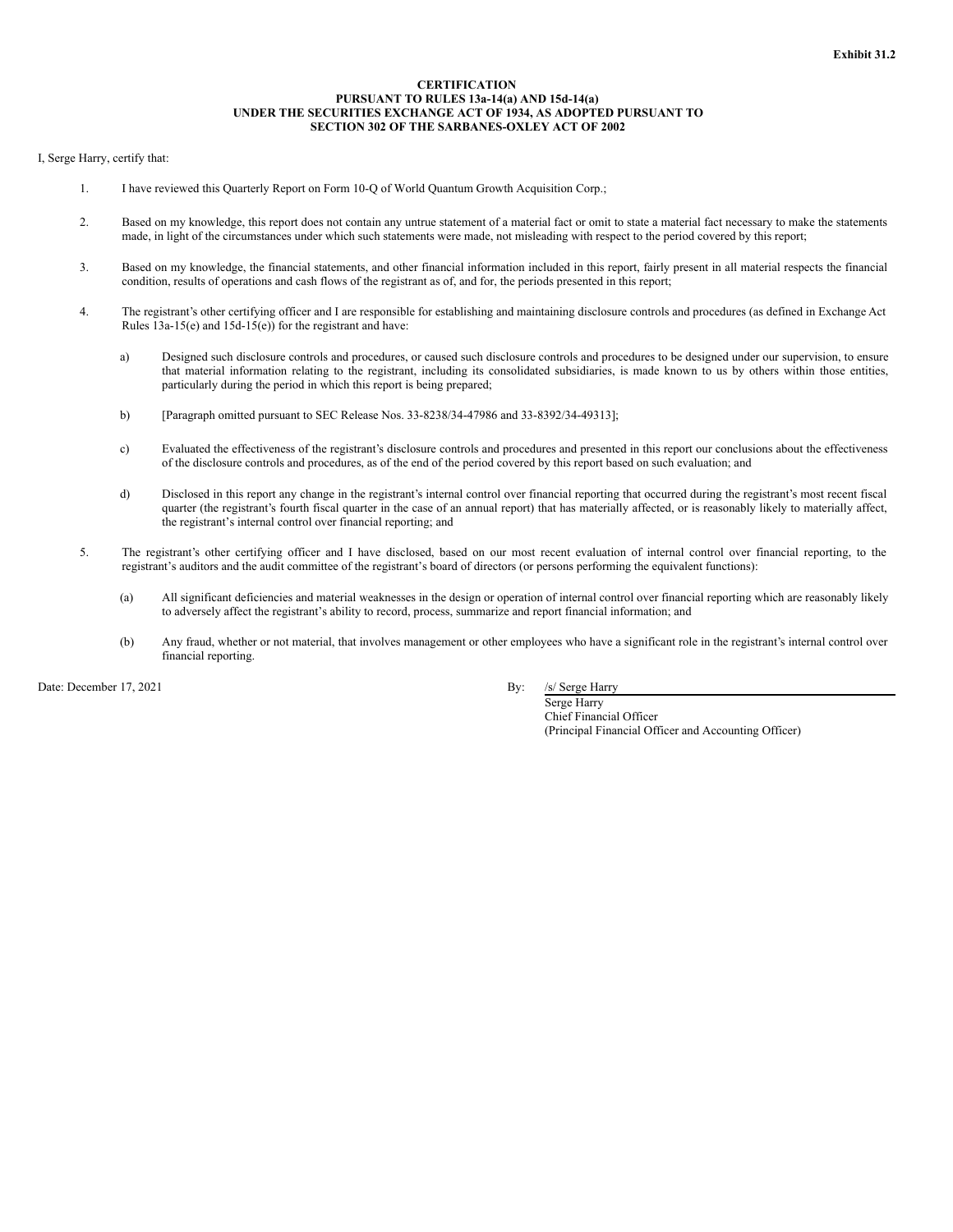# **CERTIFICATION PURSUANT TO 18 U.S.C. SECTION 1350, AS ADDED BY SECTION 906 OF THE SARBANES-OXLEY ACT OF 2002**

<span id="page-32-0"></span>In connection with the Quarterly Report of World Quantum Growth Acquisition Corp. (the "Company") on Form 10-Q for the quarterly period ended September 30, 2021, as filed with the Securities and Exchange Commission (the "Report"), I, Xavier Rolet, Chief Executive Officer of the Company, certify, pursuant to 18 U.S.C. §1350, as added by §906 of the Sarbanes-Oxley Act of 2002, that:

- 1. The Report fully complies with the requirements of Section 13(a) or 15(d) of the Securities Exchange Act of 1934; and
- 2. To my knowledge, the information contained in the Report fairly presents, in all material respects, the financial condition and results of operations of the Company as of and for the period covered by the Report.

Date: December 17, 2021 By: /s/ Xavier Rolet

Xavier Rolet Chief Executive Officer (Principal Executive Officer)